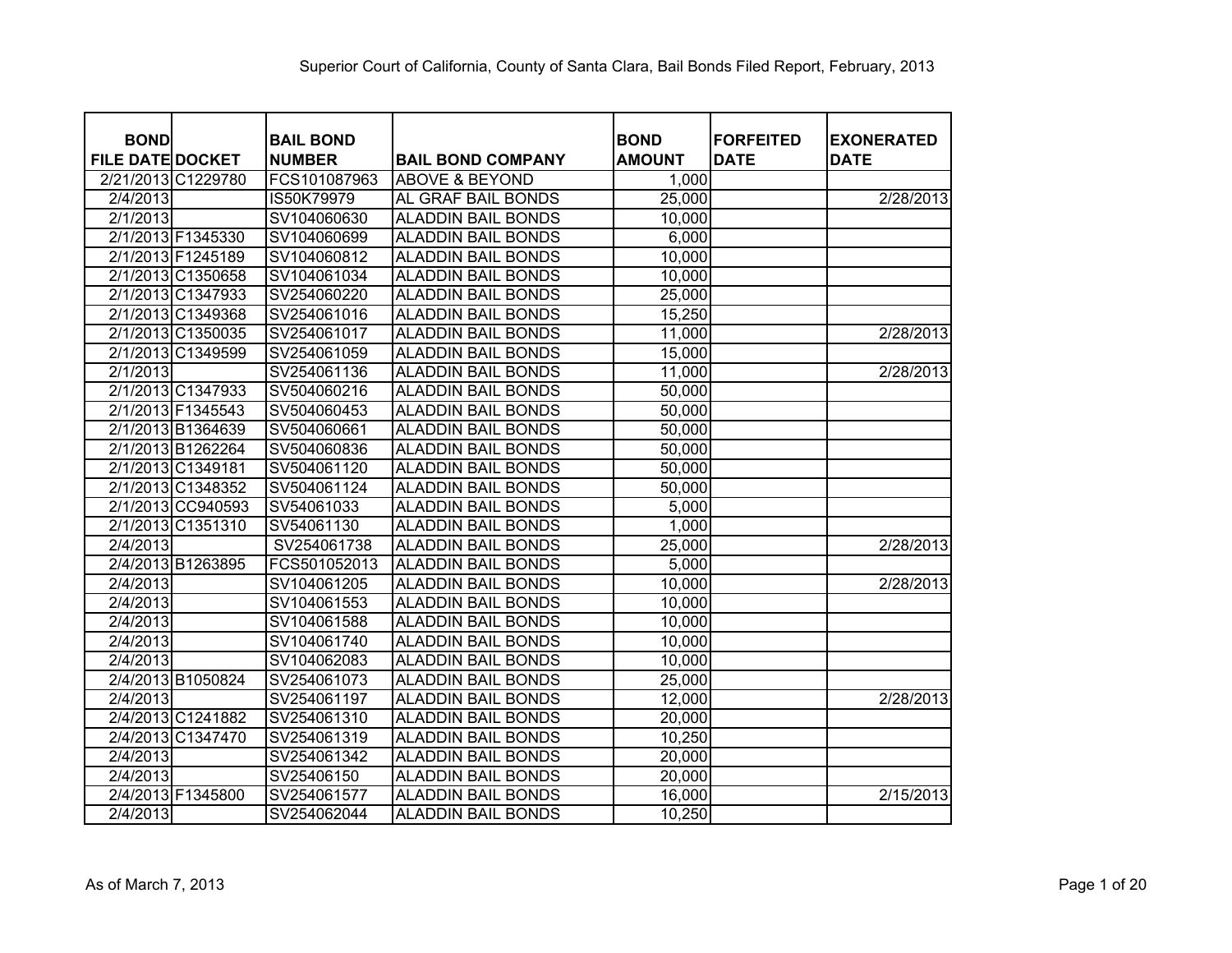| <b>BOND</b>             | <b>BAIL BOND</b> |                           | <b>BOND</b>   | <b>FORFEITED</b> |                                  |
|-------------------------|------------------|---------------------------|---------------|------------------|----------------------------------|
| <b>FILE DATE DOCKET</b> | <b>NUMBER</b>    | <b>BAIL BOND COMPANY</b>  | <b>AMOUNT</b> | <b>DATE</b>      | <b>EXONERATED</b><br><b>DATE</b> |
| 2/4/2013                | SV254062089      | <b>ALADDIN BAIL BONDS</b> | 11,000        |                  |                                  |
| 2/4/2013 C1350413       | SV504045616      | <b>ALADDIN BAIL BONDS</b> | 30,000        |                  |                                  |
| 2/4/2013                | SV504061304      | <b>ALADDIN BAIL BONDS</b> | 30,000        |                  | 2/28/2013                        |
| 2/4/2013 C1349551       | SV504061323      | <b>ALADDIN BAIL BONDS</b> | 30,000        |                  |                                  |
| 2/4/2013                | SV504061649      | <b>ALADDIN BAIL BONDS</b> | 26,000        |                  |                                  |
| 2/4/2013                | SV54061079       | <b>ALADDIN BAIL BONDS</b> | 5,000         |                  |                                  |
| 2/4/2013                | SV54061778       | <b>ALADDIN BAIL BONDS</b> | 1,000         |                  |                                  |
| 2/5/2013 C1349862       | SV254062283      | <b>ALADDIN BAIL BONDS</b> | 25,000        |                  |                                  |
| 2/5/2013 C1240973       | 3SV104062133     | <b>ALADDIN BAIL BONDS</b> | 10,000        |                  |                                  |
| 2/5/2013 C1245264       | SV1004061405     | <b>ALADDIN BAIL BONDS</b> | 100,000       | 2/15/2013        |                                  |
| 2/5/2013 EE118790       | SV1004061490     | <b>ALADDIN BAIL BONDS</b> | 75,000        |                  |                                  |
| 2/5/2013 B1364660       | SV1004061613     | <b>ALADDIN BAIL BONDS</b> | 85,000        |                  |                                  |
| 2/5/2013 C1240034       | SV104062238      | <b>ALADDIN BAIL BONDS</b> | 10,000        |                  |                                  |
| 2/5/2013 C1237610       | SV104062240      | <b>ALADDIN BAIL BONDS</b> | 10,000        |                  |                                  |
| 2/5/2013 C1233961       | SV1504061058     | <b>ALADDIN BAIL BONDS</b> | 101,000       |                  | 2/19/2013                        |
| 2/5/2013                | SV254061538      | <b>ALADDIN BAIL BONDS</b> | 25,000        |                  | $\overline{2/19/2013}$           |
| 2/5/2013 F1345956       | SV254061882      | <b>ALADDIN BAIL BONDS</b> | 11,000        |                  |                                  |
| 2/5/2013 C1241268       | SV254062078      | <b>ALADDIN BAIL BONDS</b> | 20,000        |                  |                                  |
| 2/5/2013 C1350383       | SV254062169      | <b>ALADDIN BAIL BONDS</b> | 11,000        |                  |                                  |
| 2/5/2013 C1245368       | SV254062239      | <b>ALADDIN BAIL BONDS</b> | 25,000        |                  |                                  |
| 2/5/2013 C1242604       | SV504061160      | <b>ALADDIN BAIL BONDS</b> | 50,000        | 2/11/2013        |                                  |
| 2/5/2013 F1243059       | SV504061763      | <b>ALADDIN BAIL BONDS</b> | 50,000        |                  |                                  |
| 2/5/2013 C1242806       | SV504061793      | <b>ALADDIN BAIL BONDS</b> | 50,000        | 2/13/2013        |                                  |
| 2/5/2013 B1260130       | SV504061805      | <b>ALADDIN BAIL BONDS</b> | 50,000        |                  |                                  |
| 2/5/2013 C1236523       | SV504062024      | <b>ALADDIN BAIL BONDS</b> | 40,000        | 2/26/2013        |                                  |
| 2/5/2013 F1138462       | SV54061367       | <b>ALADDIN BAIL BONDS</b> | 5,000         |                  |                                  |
| 2/5/2013 F1138088       | SV54061368       | <b>ALADDIN BAIL BONDS</b> | 5,000         |                  |                                  |
| 2/5/2013 B1262662       | SV54061457       | <b>ALADDIN BAIL BONDS</b> | 2,000         |                  |                                  |
| 2/5/2013 C1199622       | SV54061544       | <b>ALADDIN BAIL BONDS</b> | 5,000         |                  |                                  |
| 2/5/2013 C1245188       | SV54061777       | <b>ALADDIN BAIL BONDS</b> | 5,000         |                  |                                  |
| 2/5/2013 B1259355       | SV54061806       | <b>ALADDIN BAIL BONDS</b> | 2,000         |                  |                                  |
| 2/5/2013 C1245000       | SV54062251       | <b>ALADDIN BAIL BONDS</b> | 5,000         |                  |                                  |
| 2/7/2013 C1348960       | SV1004062433     | <b>ALADDIN BAIL BONDS</b> | 100,000       |                  |                                  |
| 2/7/2013 C1348960       | SV1004062472     | <b>ALADDIN BAIL BONDS</b> | 100,000       |                  |                                  |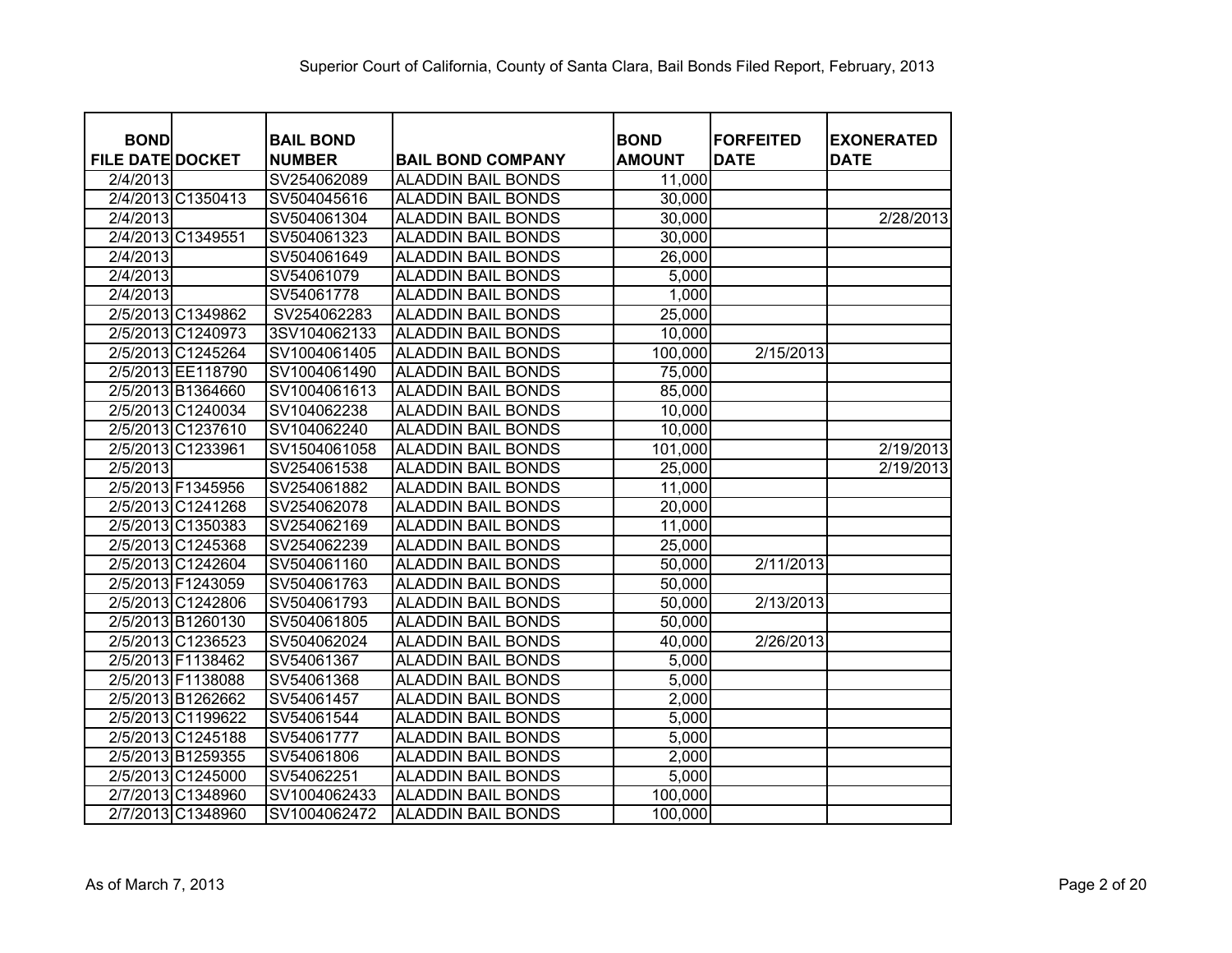| <b>BOND</b>             | <b>BAIL BOND</b> |                           | <b>BOND</b>   | <b>FORFEITED</b> | <b>EXONERATED</b> |
|-------------------------|------------------|---------------------------|---------------|------------------|-------------------|
| <b>FILE DATE DOCKET</b> | <b>NUMBER</b>    | <b>BAIL BOND COMPANY</b>  | <b>AMOUNT</b> | <b>DATE</b>      | <b>DATE</b>       |
| 2/7/2013 BB939939       | SV104052332      | <b>ALADDIN BAIL BONDS</b> | 10,000        |                  | 2/28/2013         |
| 2/7/2013 C1348195       | SV104061683      | <b>ALADDIN BAIL BONDS</b> | 10,000        |                  |                   |
| 2/7/2013 B1263974       | SV104062529      | <b>ALADDIN BAIL BONDS</b> | 10,000        |                  |                   |
| 2/7/2013 C1246299       | SV104062705      | <b>ALADDIN BAIL BONDS</b> | 10,000        |                  |                   |
| 2/7/2013 C1246123       | SV254061390      | <b>ALADDIN BAIL BONDS</b> | 25,000        |                  | 2/19/2013         |
| 2/7/2013 C1350614       | SV254062306      | <b>ALADDIN BAIL BONDS</b> | 25,000        |                  |                   |
| 2/7/2013                | SV254062341      | <b>ALADDIN BAIL BONDS</b> | 15,000        |                  |                   |
| 2/7/2013 B1364173       | SV254062351      | <b>ALADDIN BAIL BONDS</b> | 12,000        |                  |                   |
| 2/7/2013 C1349941       | SV254062570      | <b>ALADDIN BAIL BONDS</b> | 16,000        |                  |                   |
| 2/7/2013                | SV254062585      | <b>ALADDIN BAIL BONDS</b> | 11,000        |                  |                   |
| 2/7/2013                | SV254062591      | <b>ALADDIN BAIL BONDS</b> | 21,000        |                  |                   |
| 2/7/2013 C1349189       | SV254062703      | <b>ALADDIN BAIL BONDS</b> | 25,000        |                  | 2/25/2013         |
| 2/7/2013 C1245474       | SV504062496      | <b>ALADDIN BAIL BONDS</b> | 30,000        |                  |                   |
| 2/7/2013 C1348778       | SV504062504      | <b>ALADDIN BAIL BONDS</b> | 35,000        |                  |                   |
| 2/7/2013 C1250237       | SV504062685      | <b>ALADDIN BAIL BONDS</b> | 37,000        |                  |                   |
| 2/7/2013 C1349518       | SV504062804      | <b>ALADDIN BAIL BONDS</b> | 40,000        | 2/13/2013        |                   |
| 2/7/2013 F1033864       | SV54062423       | <b>ALADDIN BAIL BONDS</b> | 5,000         |                  |                   |
| 2/8/2013                | SV104062920      | <b>ALADDIN BAIL BONDS</b> | 10,000        |                  |                   |
| 2/8/2013 C1350877       | SV104063086      | <b>ALADDIN BAIL BONDS</b> | 10,000        |                  |                   |
| 2/8/2013 C1350877       | SV104063087      | <b>ALADDIN BAIL BONDS</b> | 10,000        |                  |                   |
| 2/8/2013 B1262813       | SV254059717      | <b>ALADDIN BAIL BONDS</b> | 20,000        |                  |                   |
| 2/8/2013 B1264077       | SV254062539      | <b>ALADDIN BAIL BONDS</b> | 10,000        |                  |                   |
| 2/8/2013                | SV254062611      | <b>ALADDIN BAIL BONDS</b> | 15,000        |                  |                   |
| 2/8/2013                | SV254062773      | <b>ALADDIN BAIL BONDS</b> | 11,000        |                  |                   |
| 2/8/2013 C1350876       | SV254062911      | <b>ALADDIN BAIL BONDS</b> | 11,000        |                  |                   |
| 2/8/2013 C1347757       | SV254062960      | <b>ALADDIN BAIL BONDS</b> | 10,000        |                  |                   |
| 2/8/2013 F1243234       | SV504062549      | <b>ALADDIN BAIL BONDS</b> | 30,000        |                  |                   |
| 2/8/2013 C1240161       | SV54061988       | <b>ALADDIN BAIL BONDS</b> | 5,000         |                  |                   |
| 2/8/2013 B1152943       | SV54062688       | <b>ALADDIN BAIL BONDS</b> | 5,000         |                  | 2/14/2013         |
| 2/11/2013 C1351316      | SV1004063260     | <b>ALADDIN BAIL BONDS</b> | 100,000       |                  |                   |
| 2/11/2013 C1349221      | SV1004063288     | <b>ALADDIN BAIL BONDS</b> | 100,000       |                  |                   |
| 2/11/2013               | SV1004063678     | <b>ALADDIN BAIL BONDS</b> | 100,000       |                  |                   |
| 2/11/2013 C1199679      | SV104062070      | <b>ALADDIN BAIL BONDS</b> | 10,000        |                  |                   |
| 2/11/2013 C1110844      | SV104062508      | <b>ALADDIN BAIL BONDS</b> | 500           |                  |                   |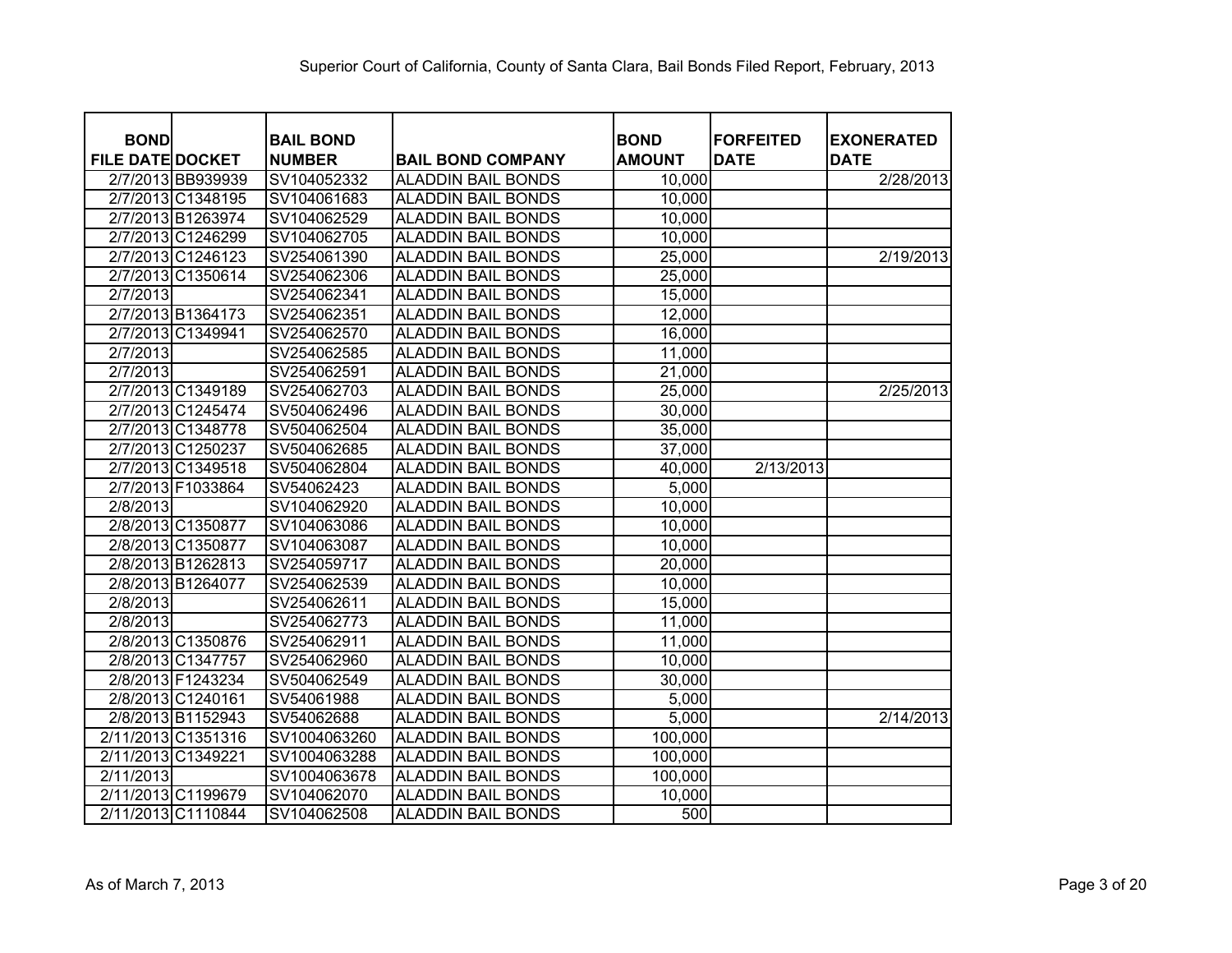| <b>BOND</b><br><b>FILE DATE DOCKET</b> | <b>BAIL BOND</b><br><b>NUMBER</b> | <b>BAIL BOND COMPANY</b>  | <b>BOND</b><br><b>AMOUNT</b> | <b>FORFEITED</b><br><b>DATE</b> | <b>EXONERATED</b><br><b>DATE</b> |
|----------------------------------------|-----------------------------------|---------------------------|------------------------------|---------------------------------|----------------------------------|
| 2/11/2013 F1345556                     | SV104063081                       | <b>ALADDIN BAIL BONDS</b> | 10,000                       |                                 |                                  |
| 2/11/2013                              | SV104063112                       | <b>ALADDIN BAIL BONDS</b> | 10,000                       |                                 |                                  |
| 2/11/2013 C1244633                     | SV104063233                       | <b>ALADDIN BAIL BONDS</b> | 7,500                        |                                 |                                  |
| 2/11/2013                              | SV104063453                       | <b>ALADDIN BAIL BONDS</b> | 10,000                       |                                 |                                  |
| 2/11/2013                              | SV104064032                       | <b>ALADDIN BAIL BONDS</b> | 10,000                       |                                 |                                  |
| 2/11/2013 C1349392                     | SV254063289                       | <b>ALADDIN BAIL BONDS</b> | 12,000                       |                                 |                                  |
| 2/11/2013 C1350769                     | SV254063420                       | <b>ALADDIN BAIL BONDS</b> | 20,000                       |                                 |                                  |
| 2/11/2013 C1347671                     | SV254063579                       | <b>ALADDIN BAIL BONDS</b> | 25,000                       |                                 |                                  |
| 2/11/2013 C1350190                     | SV254063628                       | <b>ALADDIN BAIL BONDS</b> | 25,000                       |                                 |                                  |
| 2/11/2013 C1350414                     | SV254063737                       | <b>ALADDIN BAIL BONDS</b> | 12,000                       |                                 | 2/25/2013                        |
| 2/11/2013                              | SV254063741                       | <b>ALADDIN BAIL BONDS</b> | 25,000                       |                                 | 2/25/2013                        |
| 2/11/2013                              | SV254063785                       | <b>ALADDIN BAIL BONDS</b> | 11,000                       |                                 |                                  |
| 2/11/2013 C1239241                     | SV254063804                       | <b>ALADDIN BAIL BONDS</b> | 20,000                       |                                 |                                  |
| 2/11/2013 C1245764                     | SV254063805                       | <b>ALADDIN BAIL BONDS</b> | 20,000                       |                                 |                                  |
| 2/11/2013 C1350391                     | SV254063947                       | <b>ALADDIN BAIL BONDS</b> | 25,000                       |                                 |                                  |
| 2/11/2013 C1350278                     | SV504063520                       | <b>ALADDIN BAIL BONDS</b> | 36,000                       |                                 |                                  |
| 2/11/2013 C1117552                     | SV540633635                       | <b>ALADDIN BAIL BONDS</b> | 1,000                        |                                 |                                  |
| 2/13/2013 C1348876                     | SV104062758                       | <b>ALADDIN BAIL BONDS</b> | 10,000                       |                                 |                                  |
| 2/13/2013                              | SV104063167                       | <b>ALADDIN BAIL BONDS</b> | 10,000                       |                                 |                                  |
| 2/13/2013                              | SV104063252                       | <b>ALADDIN BAIL BONDS</b> | 10,000                       |                                 |                                  |
| 2/13/2013                              | SV104064009                       | <b>ALADDIN BAIL BONDS</b> | 10,000                       |                                 |                                  |
| 2/13/2013                              | SV104064067                       | <b>ALADDIN BAIL BONDS</b> | 10,000                       |                                 |                                  |
| 2/13/2013 C1231189                     | SV104064362                       | <b>ALADDIN BAIL BONDS</b> | 75,000                       |                                 |                                  |
| 2/13/2013 B1151566                     | SV254061181                       | <b>ALADDIN BAIL BONDS</b> | 10,000                       |                                 |                                  |
| 2/13/2013                              | SV254063529                       | <b>ALADDIN BAIL BONDS</b> | 15,000                       |                                 |                                  |
| 2/13/2013 C1350108                     | SV254064234                       | <b>ALADDIN BAIL BONDS</b> | 25,000                       |                                 |                                  |
| 2/13/2013                              | SV254064256                       | <b>ALADDIN BAIL BONDS</b> | 11,000                       |                                 |                                  |
| 2/13/2013 C1348302                     | SV254064526                       | <b>ALADDIN BAIL BONDS</b> | 20,000                       |                                 |                                  |
| 2/13/2013 C1236958                     | SV254064539                       | <b>ALADDIN BAIL BONDS</b> | 20,000                       |                                 |                                  |
| 2/13/2013                              | SV254064561                       | <b>ALADDIN BAIL BONDS</b> | 11,000                       |                                 |                                  |
| 2/13/2013                              | SV504063169                       | <b>ALADDIN BAIL BONDS</b> | 36,000                       |                                 |                                  |
| 2/13/2013 B1365030                     | SV504063525                       | <b>ALADDIN BAIL BONDS</b> | 50,000                       |                                 |                                  |
| 2/13/2013                              | SV504063776                       | <b>ALADDIN BAIL BONDS</b> | 26,000                       |                                 |                                  |
| 2/13/2013 C1349997                     | SV504064304                       | <b>ALADDIN BAIL BONDS</b> | 45,000                       |                                 |                                  |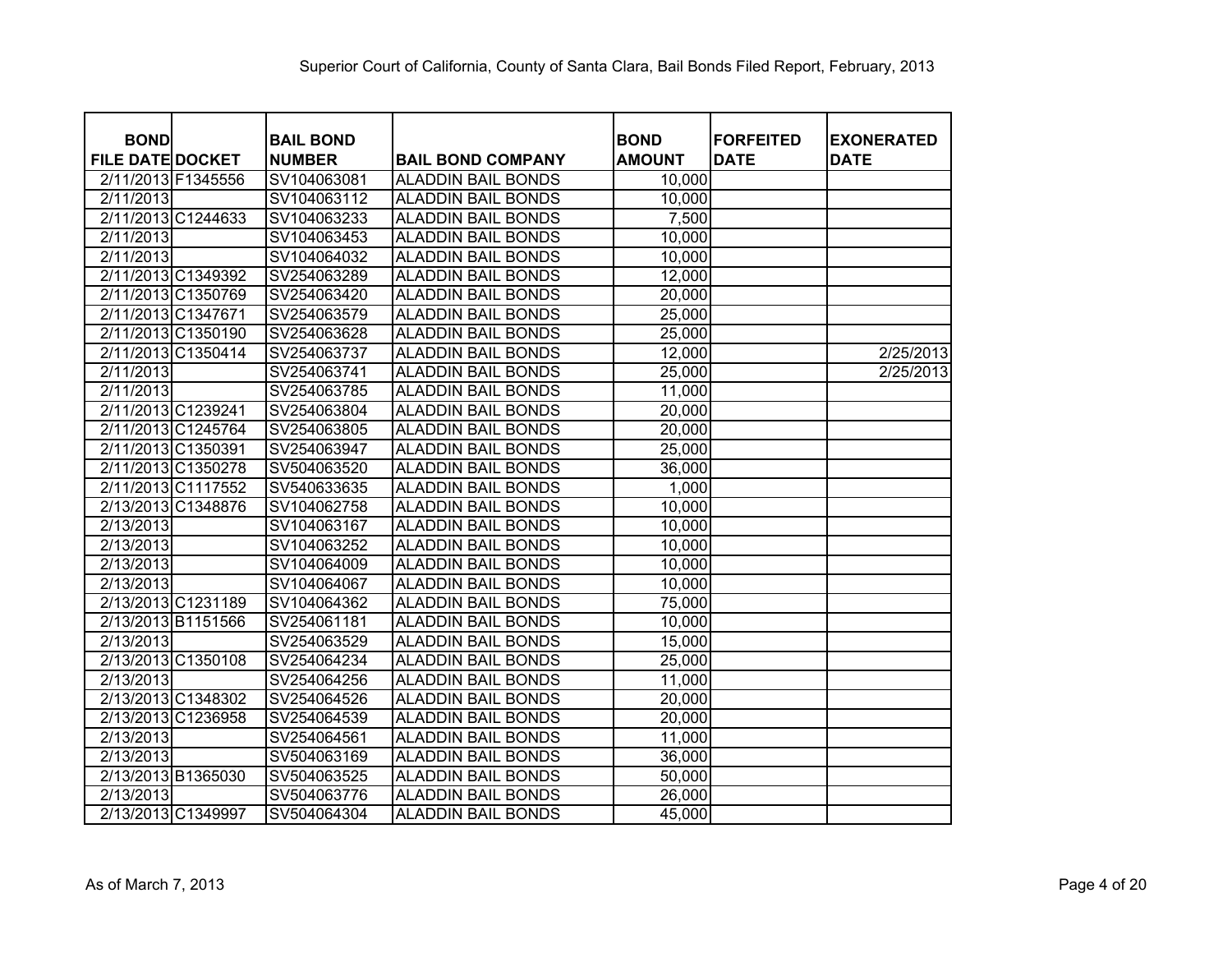| <b>BOND</b>             |                    | <b>BAIL BOND</b> |                           | <b>BOND</b>   | <b>FORFEITED</b> | <b>EXONERATED</b> |
|-------------------------|--------------------|------------------|---------------------------|---------------|------------------|-------------------|
| <b>FILE DATE DOCKET</b> |                    | <b>NUMBER</b>    | <b>BAIL BOND COMPANY</b>  | <b>AMOUNT</b> | <b>DATE</b>      | <b>DATE</b>       |
| 2/13/2013 C1234737      |                    | SV54063511       | <b>ALADDIN BAIL BONDS</b> | 2,500         |                  |                   |
|                         | 2/14/2013 C9120063 | SV104063244      | <b>ALADDIN BAIL BONDS</b> | 10,000        |                  | 2/26/2013         |
|                         | 2/14/2013 B1364833 | SV104064398      | <b>ALADDIN BAIL BONDS</b> | 10,000        |                  |                   |
|                         | 2/14/2013 C1243812 | SV104064741      | <b>ALADDIN BAIL BONDS</b> | 10,000        |                  |                   |
|                         | 2/14/2013 C1246540 | SV104064855      | <b>ALADDIN BAIL BONDS</b> | 10,000        |                  |                   |
| 2/14/2013               |                    | SV254063797      | <b>ALADDIN BAIL BONDS</b> | 15,000        |                  |                   |
|                         | 2/14/2013 C1230013 | SV254064677      | <b>ALADDIN BAIL BONDS</b> | 25,000        |                  |                   |
|                         | 2/14/2013 C1350036 | SV254064678      | <b>ALADDIN BAIL BONDS</b> | 11,000        |                  |                   |
|                         | 2/14/2013 C1348462 | SV254064698      | <b>ALADDIN BAIL BONDS</b> | 20,000        |                  |                   |
|                         | 2/14/2013 C1350037 | SV254064780      | <b>ALADDIN BAIL BONDS</b> | 22,000        |                  |                   |
|                         | 2/14/2013 C1066698 | SV504005972      | <b>ALADDIN BAIL BONDS</b> | 5,000         |                  |                   |
|                         | 2/14/2013 C1239850 | SV54064738       | <b>ALADDIN BAIL BONDS</b> | 5,000         |                  |                   |
|                         | 2/14/2013 C1240460 | SV54064739       | <b>ALADDIN BAIL BONDS</b> | 3,000         |                  |                   |
|                         | 2/14/2013 C1240676 | SV54064740       | <b>ALADDIN BAIL BONDS</b> | 1,000         |                  |                   |
| 2/15/2013 F1345894      |                    | SV104064775      | <b>ALADDIN BAIL BONDS</b> | 10,000        |                  |                   |
|                         | 2/15/2013 C1230956 | SV104065089      | <b>ALADDIN BAIL BONDS</b> | 10,000        |                  |                   |
| 2/15/2013               |                    | SV254064805      | <b>ALADDIN BAIL BONDS</b> | 15,000        |                  |                   |
| 2/15/2013               |                    | SV254064822      | <b>ALADDIN BAIL BONDS</b> | 16,000        |                  |                   |
| 2/15/2013               |                    | SV254064896      | <b>ALADDIN BAIL BONDS</b> | 15,000        |                  |                   |
|                         | 2/15/2013 C1349273 | SV254064953      | <b>ALADDIN BAIL BONDS</b> | 20,000        |                  |                   |
|                         | 2/15/2013 C1349918 | SV254065142      | <b>ALADDIN BAIL BONDS</b> | 25,000        |                  |                   |
| 2/15/2013               |                    | SV504065133      | <b>ALADDIN BAIL BONDS</b> | 46,000        |                  |                   |
|                         | 2/19/2013 C1348556 | SV1004065334     | <b>ALADDIN BAIL BONDS</b> | 100,000       |                  |                   |
| 2/19/2013               |                    | SV104065058      | <b>ALADDIN BAIL BONDS</b> | 10,000        |                  |                   |
|                         | 2/19/2013 C1349778 | SV104065078      | <b>ALADDIN BAIL BONDS</b> | 10,000        |                  |                   |
|                         | 2/19/2013 C1351438 | SV104065210      | <b>ALADDIN BAIL BONDS</b> | 10,000        |                  |                   |
|                         | 2/19/2013 C1351438 | SV104065211      | <b>ALADDIN BAIL BONDS</b> | 10,000        |                  |                   |
| 2/19/2013               |                    | SV104065548      | <b>ALADDIN BAIL BONDS</b> | 10,000        |                  |                   |
| 2/19/2013               |                    | SV104065576      | <b>ALADDIN BAIL BONDS</b> | 10,000        |                  |                   |
| 2/19/2013               |                    | SV104065595      | <b>ALADDIN BAIL BONDS</b> | 10,000        |                  |                   |
| 2/19/2013               |                    | SV104066188      | <b>ALADDIN BAIL BONDS</b> | 10,000        |                  |                   |
| 2/19/2013               |                    | SV104066246      | <b>ALADDIN BAIL BONDS</b> | 10,000        |                  |                   |
|                         | 2/19/2013 C1350114 | SV1504065364     | <b>ALADDIN BAIL BONDS</b> | 106,000       |                  |                   |
|                         | 2/19/2013 C1349482 | SV1504065635     | <b>ALADDIN BAIL BONDS</b> | 125,000       |                  |                   |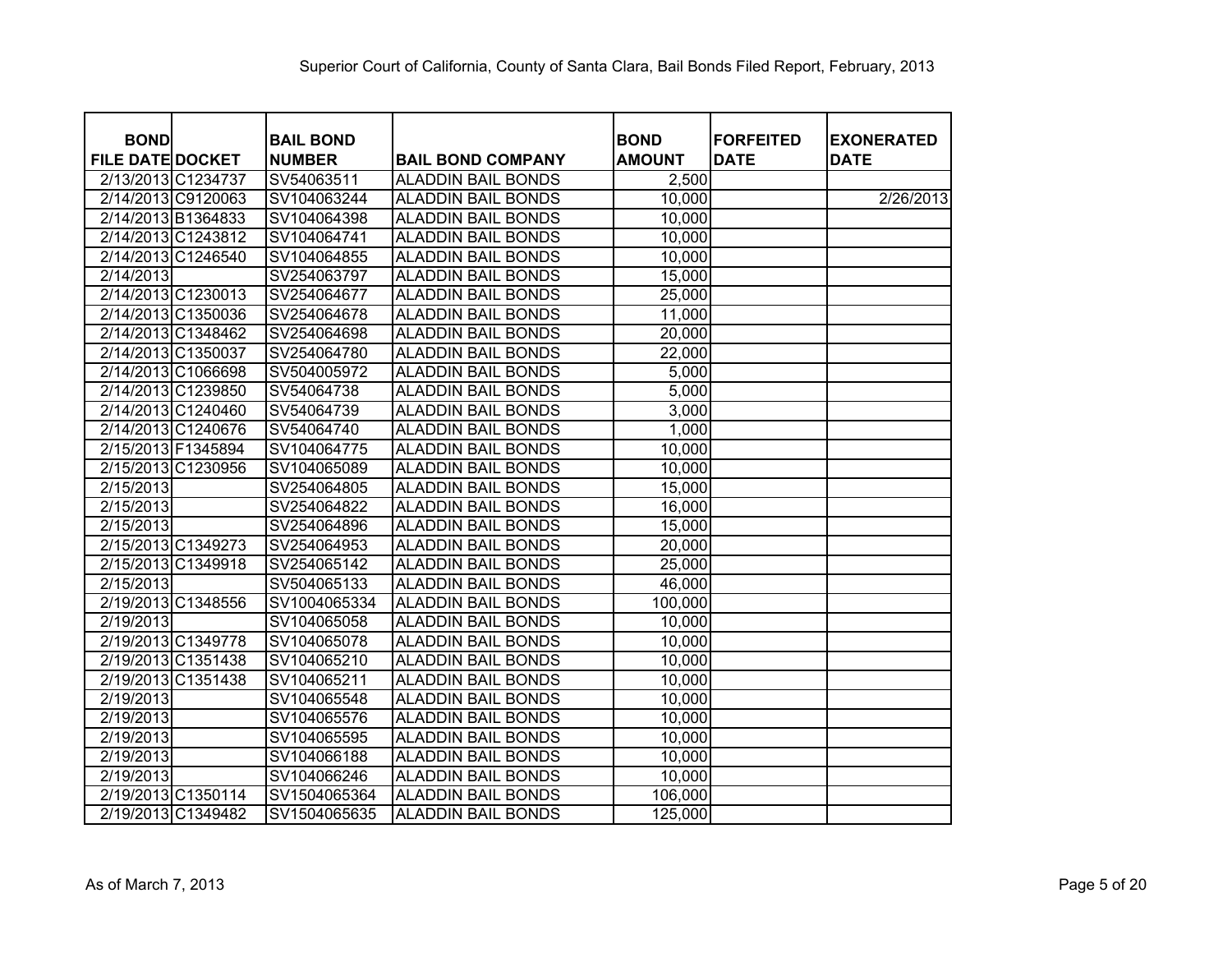| <b>BOND</b>             | <b>BAIL BOND</b> |                           | <b>BOND</b>   | <b>FORFEITED</b> | <b>EXONERATED</b> |
|-------------------------|------------------|---------------------------|---------------|------------------|-------------------|
| <b>FILE DATE DOCKET</b> | <b>NUMBER</b>    | <b>BAIL BOND COMPANY</b>  | <b>AMOUNT</b> | <b>DATE</b>      | <b>DATE</b>       |
| 2/19/2013               | SV254065536      | <b>ALADDIN BAIL BONDS</b> | 11,000        |                  |                   |
| 2/19/2013               | SV254065693      | <b>ALADDIN BAIL BONDS</b> | 20,250        |                  |                   |
| 2/19/2013               | SV254065935      | <b>ALADDIN BAIL BONDS</b> | 25,000        |                  |                   |
| 2/19/2013               | SV254065998      | <b>ALADDIN BAIL BONDS</b> | 21,000        |                  |                   |
| 2/19/2013               | SV254066055      | <b>ALADDIN BAIL BONDS</b> | 17,000        |                  |                   |
| 2/19/2013               | SV254066100      | <b>ALADDIN BAIL BONDS</b> | 20,000        |                  |                   |
| 2/19/2013               | SV254066207      | <b>ALADDIN BAIL BONDS</b> | 25,000        |                  |                   |
| 2/19/2013 C1350053      | SV504065262      | <b>ALADDIN BAIL BONDS</b> | 35,000        |                  |                   |
| 2/19/2013               | SV504065304      | <b>ALADDIN BAIL BONDS</b> | 50,000        |                  |                   |
| 2/19/2013 C9873538      | SV504065667      | <b>ALADDIN BAIL BONDS</b> | 35,000        |                  |                   |
| 2/19/2013 C1349917      | SV504065698      | <b>ALADDIN BAIL BONDS</b> | 45,000        |                  | 2/21/2013         |
| 2/19/2013               | SV504065889      | <b>ALADDIN BAIL BONDS</b> | 40,000        |                  |                   |
| 2/19/2013               | SV504065945      | <b>ALADDIN BAIL BONDS</b> | 50,000        |                  |                   |
| 2/19/2013               | SV504066115      | <b>ALADDIN BAIL BONDS</b> | 26,000        |                  |                   |
| 2/19/2013               | SV54065276       | <b>ALADDIN BAIL BONDS</b> | 1,000         |                  |                   |
| 2/19/2013 C1081193      | SV54065846       | <b>ALADDIN BAIL BONDS</b> | 5,000         |                  |                   |
| 2/19/2013 C1349002      | SV54066247       | <b>ALADDIN BAIL BONDS</b> | 2,000         |                  |                   |
| 2/19/2013 C1235461      | SV54066248       | <b>ALADDIN BAIL BONDS</b> | 4,000         |                  |                   |
| 2/20/2013 C1243853      | SV1004063343     | <b>ALADDIN BAIL BONDS</b> | 100,000       |                  |                   |
| 2/20/2013               | SV1004066238     | <b>ALADDIN BAIL BONDS</b> | 53,000        |                  |                   |
| 2/20/2013 B1263828      | SV104064646      | <b>ALADDIN BAIL BONDS</b> | 10,000        |                  |                   |
| 2/20/2013 B1263390      | SV104064647      | <b>ALADDIN BAIL BONDS</b> | 10,000        |                  |                   |
| 2/20/2013 B1263887      | SV104064648      | <b>ALADDIN BAIL BONDS</b> | 10,000        |                  |                   |
| 2/20/2013               | SV104065309      | <b>ALADDIN BAIL BONDS</b> | 10,000        |                  |                   |
| 2/20/2013 F1243173      | SV104065484      | <b>ALADDIN BAIL BONDS</b> | 1,000         |                  |                   |
| 2/20/2013               | SV104066411      | <b>ALADDIN BAIL BONDS</b> | 10,000        |                  |                   |
| 2/20/2013 C1242777      | SV104066491      | <b>ALADDIN BAIL BONDS</b> | 10,000        |                  |                   |
| 2/20/2013 B1154564      | SV254064642      | <b>ALADDIN BAIL BONDS</b> | 20,000        |                  |                   |
| 2/20/2013 B1364781      | SV254065399      | <b>ALADDIN BAIL BONDS</b> | 25,000        |                  |                   |
| 2/20/2013               | SV254065483      | <b>ALADDIN BAIL BONDS</b> | 6,000         |                  |                   |
| 2/20/2013               | SV254066490      | <b>ALADDIN BAIL BONDS</b> | 25,000        |                  |                   |
| 2/20/2013 F1242967      | SV504065482      | <b>ALADDIN BAIL BONDS</b> | 20,000        |                  |                   |
| 2/20/2013 F1245060      | SV504066191      | <b>ALADDIN BAIL BONDS</b> | 50,000        | 3/5/2013         |                   |
| 2/20/2013 C1350788      | SV504066316      | <b>ALADDIN BAIL BONDS</b> | 35,000        |                  |                   |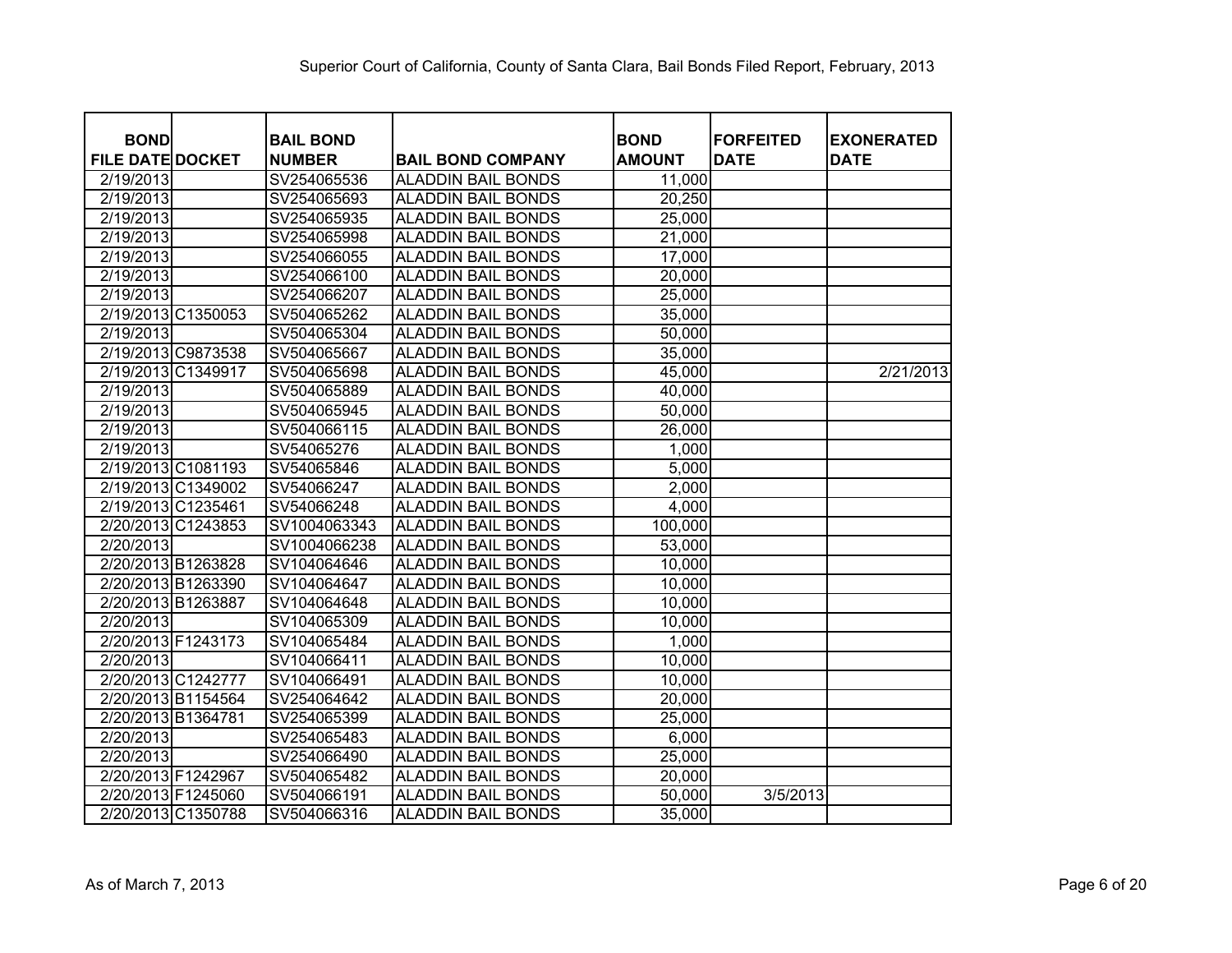| <b>BOND</b>             | <b>BAIL BOND</b> |                           | <b>BOND</b>   | <b>FORFEITED</b> |                                  |
|-------------------------|------------------|---------------------------|---------------|------------------|----------------------------------|
| <b>FILE DATE DOCKET</b> | <b>NUMBER</b>    | <b>BAIL BOND COMPANY</b>  | <b>AMOUNT</b> | <b>DATE</b>      | <b>EXONERATED</b><br><b>DATE</b> |
| 2/20/2013               | SV54065630       | <b>ALADDIN BAIL BONDS</b> | 1,000         |                  |                                  |
| 2/20/2013               | SV54065767       | <b>ALADDIN BAIL BONDS</b> | 5,000         |                  |                                  |
| 2/20/2013               | SV54066351       | <b>ALADDIN BAIL BONDS</b> | 1,000         |                  |                                  |
| 2/21/2013 BB260112      | SV104066430      | <b>ALADDIN BAIL BONDS</b> | 10,000        |                  | 2/22/2013                        |
| 2/21/2013 C1351118      | SV254066552      | <b>ALADDIN BAIL BONDS</b> | 11,000        |                  |                                  |
| 2/21/2013 C1349213      | SV504064549      | <b>ALADDIN BAIL BONDS</b> | 50,000        |                  |                                  |
| 2/21/2013 B1364783      | SV504066380      | <b>ALADDIN BAIL BONDS</b> | 50,000        |                  |                                  |
| 2/21/2013               | SV504066410      | <b>ALADDIN BAIL BONDS</b> | 26,000        |                  |                                  |
| 2/21/2013 C1350829      | SV504066470      | <b>ALADDIN BAIL BONDS</b> | 50,000        |                  |                                  |
| 2/21/2013 C1350782      | SV504066537      | <b>ALADDIN BAIL BONDS</b> | 40,000        |                  |                                  |
| 2/21/2013               | SV504066578      | <b>ALADDIN BAIL BONDS</b> | 35,000        |                  |                                  |
| 2/21/2013 C1247311      | SV50406668       | <b>ALADDIN BAIL BONDS</b> | 35,000        |                  |                                  |
| 2/22/2013 C1351520      | SV1004066928     | <b>ALADDIN BAIL BONDS</b> | 75,000        |                  |                                  |
| 2/22/2013 F1345527      | SV254066108      | <b>ALADDIN BAIL BONDS</b> | 25,000        |                  |                                  |
| 2/22/2013               | SV254066804      | <b>ALADDIN BAIL BONDS</b> | 15,000        |                  |                                  |
| 2/22/2013               | SV254066819      | <b>ALADDIN BAIL BONDS</b> | 10,000        |                  |                                  |
| 2/22/2013 C1241410      | SV254067035      | <b>ALADDIN BAIL BONDS</b> | 20,000        |                  |                                  |
| 2/22/2013 C1107358      | SV504066966      | <b>ALADDIN BAIL BONDS</b> | 40,000        |                  |                                  |
| 2/25/2013 B1364896      | SV1004066965     | <b>ALADDIN BAIL BONDS</b> | 75,000        |                  |                                  |
| 2/25/2013 B1263589      | SV104065669      | <b>ALADDIN BAIL BONDS</b> | 10,000        |                  |                                  |
| 2/25/2013 B1050779      | SV104066557      | <b>ALADDIN BAIL BONDS</b> | 10,000        |                  |                                  |
| 2/25/2013 B1364862      | SV104067006      | <b>ALADDIN BAIL BONDS</b> | 10,000        |                  |                                  |
| 2/25/2013               | SV104067036      | <b>ALADDIN BAIL BONDS</b> | 10,000        |                  |                                  |
| 2/25/2013               | SV254066887      | <b>ALADDIN BAIL BONDS</b> | 15,000        |                  |                                  |
| 2/25/2013 C1350840      | SV254068222      | <b>ALADDIN BAIL BONDS</b> | 15,000        |                  |                                  |
| 2/25/2013 C1245413      | SV254068329      | <b>ALADDIN BAIL BONDS</b> | 5,000         |                  |                                  |
| 2/26/2013 B1263461      | SV104060760      | <b>ALADDIN BAIL BONDS</b> | 10,000        |                  |                                  |
| 2/26/2013 B1364300      | SV104067291      | <b>ALADDIN BAIL BONDS</b> | 10,000        |                  | 2/28/2013                        |
| 2/26/2013 B1259685      | SV104067383      | <b>ALADDIN BAIL BONDS</b> | 10,000        |                  |                                  |
| 2/26/2013 C1231880      | SV104067556      | <b>ALADDIN BAIL BONDS</b> | 9,000         |                  |                                  |
| 2/26/2013 F1345669      | SV104067806      | <b>ALADDIN BAIL BONDS</b> | 10,000        |                  |                                  |
| 2/26/2013               | SV104067814      | <b>ALADDIN BAIL BONDS</b> | 10,000        |                  |                                  |
| 2/26/2013 F1345499      | SV104067824      | <b>ALADDIN BAIL BONDS</b> | 10,000        |                  |                                  |
| 2/26/2013               | SV104067921      | <b>ALADDIN BAIL BONDS</b> | 10,000        |                  |                                  |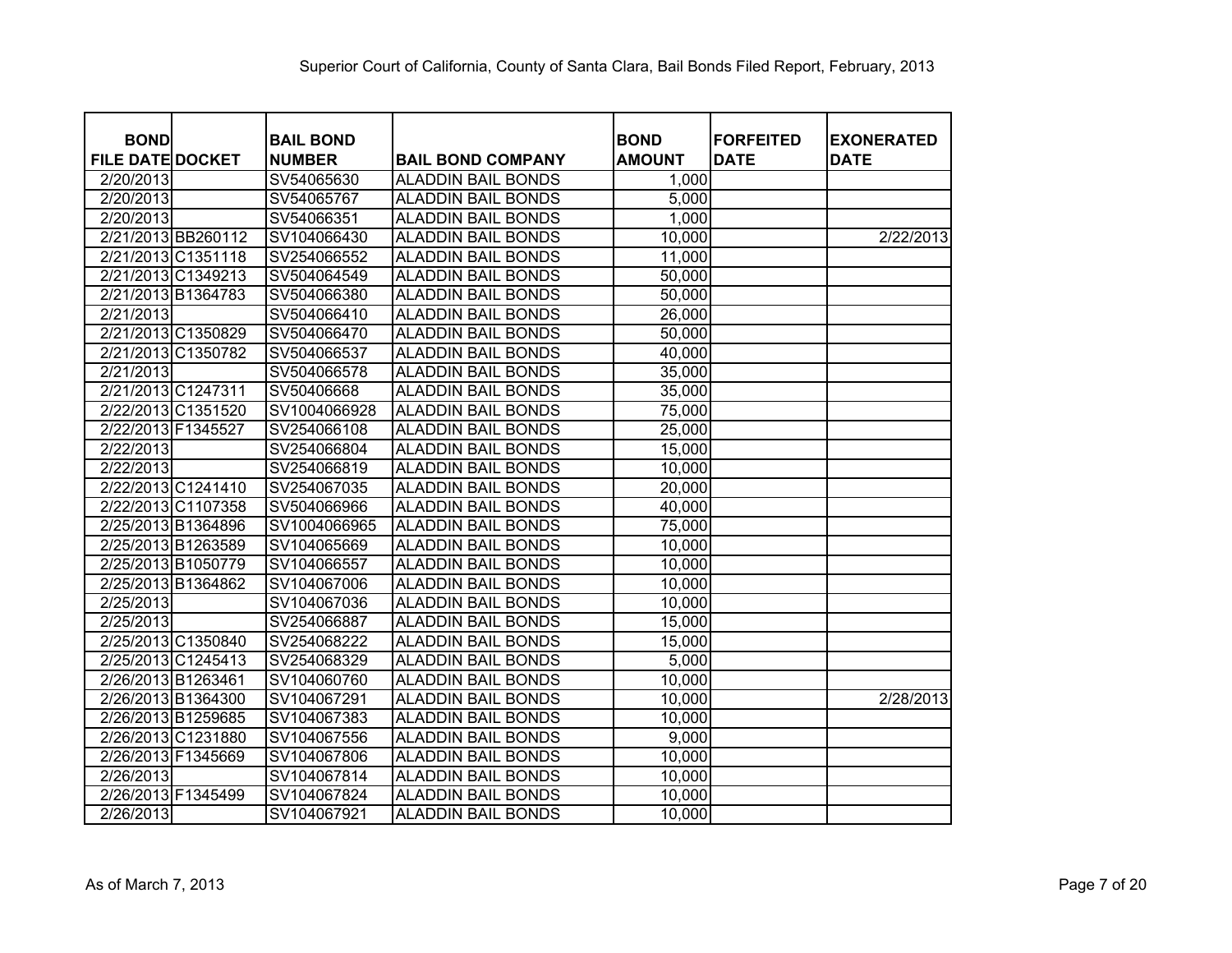| <b>BOND</b>             | <b>BAIL BOND</b> |                           | <b>BOND</b>   | <b>FORFEITED</b> | <b>EXONERATED</b> |
|-------------------------|------------------|---------------------------|---------------|------------------|-------------------|
| <b>FILE DATE DOCKET</b> | <b>NUMBER</b>    | <b>BAIL BOND COMPANY</b>  | <b>AMOUNT</b> | <b>DATE</b>      | <b>DATE</b>       |
| 2/26/2013 C1350520      | SV104067928      | <b>ALADDIN BAIL BONDS</b> | 7,000         |                  |                   |
| 2/26/2013 F1345958      | SV104067932      | <b>ALADDIN BAIL BONDS</b> | 10,000        |                  |                   |
| 2/26/2013               | SV104068042      | <b>ALADDIN BAIL BONDS</b> | 10,000        |                  |                   |
| 2/26/2013 B1365060      | SV104068140      | <b>ALADDIN BAIL BONDS</b> | 5,250         |                  |                   |
| 2/26/2013 B1259812      | SV104068189      | <b>ALADDIN BAIL BONDS</b> | 10,000        |                  |                   |
| 2/26/2013 B1364860      | SV254067312      | <b>ALADDIN BAIL BONDS</b> | 15,000        |                  |                   |
| 2/26/2013 C1350143      | SV254067382      | <b>ALADDIN BAIL BONDS</b> | 20,000        |                  |                   |
| 2/26/2013 C1351318      | SV254067432      | <b>ALADDIN BAIL BONDS</b> | 22,000        |                  |                   |
| 2/26/2013               | SV254067520      | <b>ALADDIN BAIL BONDS</b> | 11,000        |                  |                   |
| 2/26/2013 C1114639      | SV254067540      | <b>ALADDIN BAIL BONDS</b> | 25,000        |                  |                   |
| 2/26/2013 F1244051      | SV254067565      | <b>ALADDIN BAIL BONDS</b> | 25,000        |                  |                   |
| 2/26/2013               | SV254067654      | <b>ALADDIN BAIL BONDS</b> | 25,000        |                  |                   |
| 2/26/2013               | SV254067679      | <b>ALADDIN BAIL BONDS</b> | 16,000        |                  |                   |
| 2/26/2013               | SV254067731      | <b>ALADDIN BAIL BONDS</b> | 25,000        |                  |                   |
| 2/26/2013               | SV254068040      | <b>ALADDIN BAIL BONDS</b> | 25,000        |                  |                   |
| 2/26/2013 C1233711      | SV254068154      | <b>ALADDIN BAIL BONDS</b> | 25,000        |                  |                   |
| 2/26/2013 B1364902      | SV254068216      | <b>ALADDIN BAIL BONDS</b> | 15,000        |                  |                   |
| 2/26/2013 C1350695      | SV504067419      | <b>ALADDIN BAIL BONDS</b> | 50,000        |                  |                   |
| 2/26/2013               | SV504067517      | <b>ALADDIN BAIL BONDS</b> | 25,000        |                  |                   |
| 2/26/2013 C1244226      | SV504067577      | <b>ALADDIN BAIL BONDS</b> | 50,000        |                  |                   |
| 2/26/2013               | SV504067675      | <b>ALADDIN BAIL BONDS</b> | 35,000        |                  |                   |
| 2/26/2013               | SV504067863      | <b>ALADDIN BAIL BONDS</b> | 30,000        |                  |                   |
| 2/26/2013               | SV504067908      | <b>ALADDIN BAIL BONDS</b> | 50,000        |                  |                   |
| 2/26/2013 C1349499      | SV504068153      | <b>ALADDIN BAIL BONDS</b> | 40,000        |                  |                   |
| 2/26/2013               | SV504068159      | <b>ALADDIN BAIL BONDS</b> | 26,000        |                  |                   |
| 2/26/2013               | SV504068181      | <b>ALADDIN BAIL BONDS</b> | 50,000        |                  |                   |
| 2/26/2013 C1350712      | SV504068236      | <b>ALADDIN BAIL BONDS</b> | 25,000        |                  |                   |
| 2/26/2013 C1100363      | SV54063951       | <b>ALADDIN BAIL BONDS</b> | 5,000         |                  |                   |
| 2/26/2013 B1364721      | SV54067050       | <b>ALADDIN BAIL BONDS</b> | 5,000         |                  |                   |
| 2/26/2013 B1364892      | SV54067379       | <b>ALADDIN BAIL BONDS</b> | 1,000         |                  | 2/28/2013         |
| 2/26/2013 B1262469      | SV54067398       | <b>ALADDIN BAIL BONDS</b> | 5,000         |                  |                   |
| 2/26/2013 C1234501      | SV54067808       | <b>ALADDIN BAIL BONDS</b> | 5,000         |                  |                   |
| 2/26/2013 C1235700      | SV54067809       | <b>ALADDIN BAIL BONDS</b> | 3,000         |                  |                   |
| 2/26/2013 CC771539      | SV54068260       | <b>ALADDIN BAIL BONDS</b> | 361           |                  | 2/27/2013         |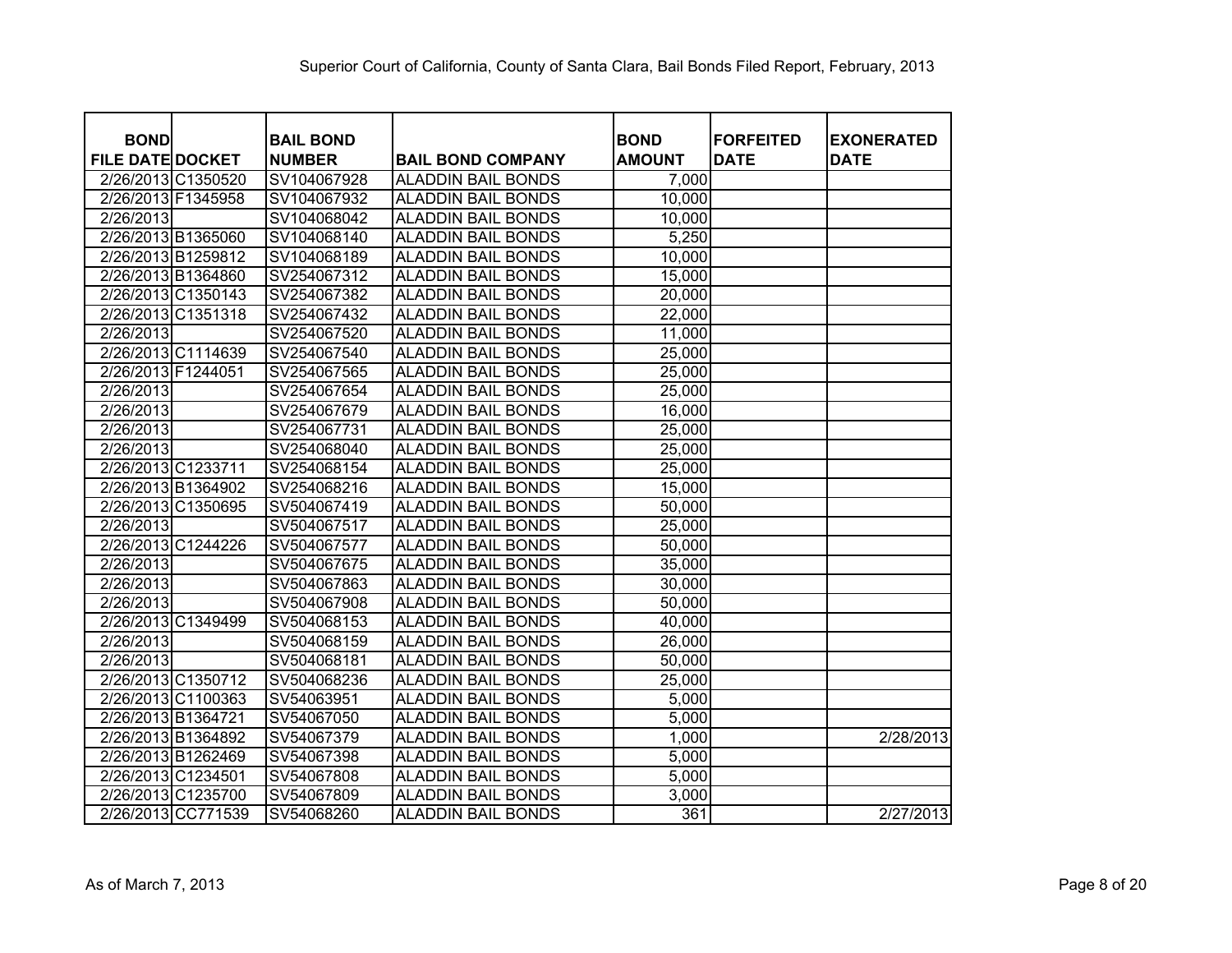| <b>BOND</b>             |                    | <b>BAIL BOND</b> |                               | <b>BOND</b>   | <b>FORFEITED</b> | <b>EXONERATED</b> |
|-------------------------|--------------------|------------------|-------------------------------|---------------|------------------|-------------------|
| <b>FILE DATE DOCKET</b> |                    | <b>NUMBER</b>    | <b>BAIL BOND COMPANY</b>      | <b>AMOUNT</b> | <b>DATE</b>      | <b>DATE</b>       |
| 2/27/2013 C1350414      |                    | SV1004068517     | <b>ALADDIN BAIL BONDS</b>     | 62,000        |                  |                   |
|                         | 2/27/2013 C1242116 | SV1004068554     | <b>ALADDIN BAIL BONDS</b>     | 70,000        |                  |                   |
| 2/27/2013               |                    | SV254068395      | <b>ALADDIN BAIL BONDS</b>     | 25,000        |                  |                   |
| 2/27/2013               |                    | SV254068497      | <b>ALADDIN BAIL BONDS</b>     | 12,000        |                  |                   |
|                         | 2/27/2013 C1350763 | SV254068524      | <b>ALADDIN BAIL BONDS</b>     | 15,000        |                  |                   |
| 2/27/2013 C1350811      |                    | SV254068567      | <b>ALADDIN BAIL BONDS</b>     | 14,000        |                  |                   |
| 2/27/2013 C9120063      |                    | SV504068470      | <b>ALADDIN BAIL BONDS</b>     | 50,000        |                  |                   |
| 2/28/2013 F1244881      |                    | SV1004068384     | <b>ALADDIN BAIL BONDS</b>     | 72,000        |                  |                   |
| 2/28/2013 C1246633      |                    | SV104065578      | <b>ALADDIN BAIL BONDS</b>     | 10,000        |                  |                   |
| 2/28/2013               |                    | SV254068681      | <b>ALADDIN BAIL BONDS</b>     | 25,000        |                  |                   |
| 2/28/2013 F1245038      |                    | SV504068463      | <b>ALADDIN BAIL BONDS</b>     | 37,000        |                  |                   |
| 2/28/2013               |                    | SV504068685      | <b>ALADDIN BAIL BONDS</b>     | 35,000        |                  |                   |
|                         | 2/4/2013 F1245098  | LX1510014570     | ALICE CORTEZ BAIL BONDS       | 7,000         |                  |                   |
|                         | 2/7/2013 C1350617  | LX1510016293     | ALICE CORTEZ BAIL BONDS       | 10,000        |                  |                   |
|                         | 2/8/2013 C1240922  | LX1510014569     | ALICE CORTEZ BAIL BONDS       | 10,000        |                  |                   |
| 2/13/2013 F1345554      |                    | LX1510018426     | ALICE CORTEZ BAIL BONDS       | 10,000        |                  |                   |
| 2/13/2013 F1243260      |                    | LX1510018544     | ALICE CORTEZ BAIL BONDS       | 5,000         |                  |                   |
| 2/13/2013 F1345541      |                    | LX3010018596     | ALICE CORTEZ BAIL BONDS       | 25,000        |                  |                   |
|                         | 2/1/2013 C1349483  |                  | 5550901491 ALL PRO BAIL BONDS | 50,000        |                  | 2/13/2013         |
|                         | 2/4/2013 C1242425  |                  | 5105320933 ALL PRO BAIL BONDS | 75,000        |                  |                   |
| 2/4/2013                |                    |                  | 5112069511 ALL PRO BAIL BONDS | 10,000        |                  |                   |
|                         | 2/4/2013 C1102848  |                  | 5271587028 ALL PRO BAIL BONDS | 25,000        |                  |                   |
|                         | 2/4/2013 C1238200  |                  | 5550901503 ALL PRO BAIL BONDS | 50,000        |                  |                   |
|                         | 2/4/2013 C1237307  |                  | 5801391697 ALL PRO BAIL BONDS | 5,000         |                  |                   |
|                         | 2/5/2013 C1347811  |                  | 5112098966 ALL PRO BAIL BONDS | 5,000         |                  |                   |
| 2/5/2013                |                    |                  | 5271587002 ALL PRO BAIL BONDS | 15,000        |                  |                   |
|                         | 2/5/2013 C1348206  |                  | 5271587015 ALL PRO BAIL BONDS | 25,000        |                  |                   |
| 2/5/2013                |                    |                  | 5271604174 ALL PRO BAIL BONDS | 16,000        |                  |                   |
|                         | 2/7/2013 C1234176  |                  | 5112069579 ALL PRO BAIL BONDS | 5,000         |                  |                   |
|                         | 2/7/2013 B1262329  |                  | 5271603560 ALL PRO BAIL BONDS | 20,000        |                  |                   |
|                         | 2/7/2013 C1239935  |                  | 5271604190 ALL PRO BAIL BONDS | 25,000        |                  |                   |
|                         | 2/7/2013 C1349519  |                  | 5271604244 ALL PRO BAIL BONDS | 25,000        |                  |                   |
|                         | 2/7/2013 C1237987  |                  | 5550913111 ALL PRO BAIL BONDS | 40,000        | 2/20/2013        | 2/20/2013         |
|                         | 2/8/2013 B1156861  |                  | 5271616807 ALL PRO BAIL BONDS | 25,000        |                  |                   |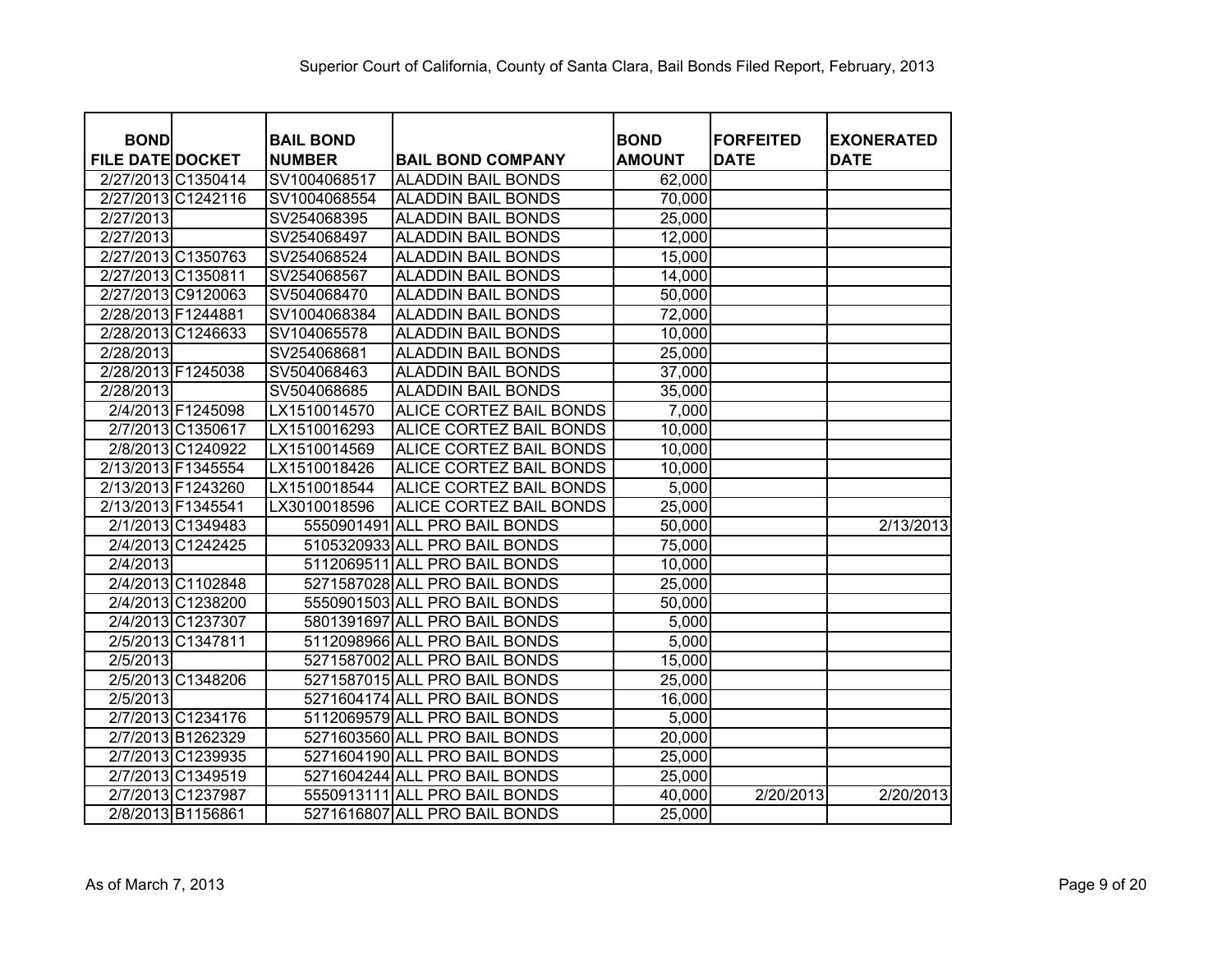| <b>BOND</b>             |                    | <b>BAIL BOND</b> |                               | <b>BOND</b>   | <b>FORFEITED</b> | <b>EXONERATED</b> |
|-------------------------|--------------------|------------------|-------------------------------|---------------|------------------|-------------------|
| <b>FILE DATE DOCKET</b> |                    | <b>NUMBER</b>    | <b>BAIL BOND COMPANY</b>      | <b>AMOUNT</b> | <b>DATE</b>      | <b>DATE</b>       |
| 2/8/2013                |                    |                  | 5271626789 ALL PRO BAIL BONDS | 25,000        |                  |                   |
|                         | 2/11/2013 CC820299 |                  | 5112069524 ALL PRO BAIL BONDS | 5,000         |                  |                   |
| 2/11/2013 C1247171      |                    |                  | 5112098953 ALL PRO BAIL BONDS | 10,000        | 2/22/2013        |                   |
| 2/11/2013               |                    |                  | 5271587031 ALL PRO BAIL BONDS | 25,000        |                  | 2/22/2013         |
| 2/11/2013 B1264060      |                    |                  | 5271604202 ALL PRO BAIL BONDS | 25,000        |                  |                   |
| 2/11/2013 CC943221      |                    |                  | 5550948597 ALL PRO BAIL BONDS | 50,000        |                  |                   |
| 2/13/2013 F1345874      |                    |                  | 5112110567 ALL PRO BAIL BONDS | 10,000        |                  |                   |
| 2/13/2013 B1365052      |                    |                  | 5550901462 ALL PRO BAIL BONDS | 50,000        |                  |                   |
| 2/13/2013 F1245043      |                    |                  | 5550948584 ALL PRO BAIL BONDS | 50,000        | 2/22/2013        |                   |
| 2/14/2013 F1245000      |                    |                  | 5112068566 ALL PRO BAIL BONDS | 10,000        |                  |                   |
| 2/14/2013 C1350352      |                    |                  | 5112069582 ALL PRO BAIL BONDS | 5,000         |                  |                   |
| 2/14/2013 B1263795      |                    |                  | 5112069652 ALL PRO BAIL BONDS | 3,000         |                  |                   |
| 2/14/2013 C1351200      |                    |                  | 5271604215 ALL PRO BAIL BONDS | 12,000        |                  |                   |
| 2/15/2013 C1247621      |                    |                  | 5801523690 ALL PRO BAIL BONDS | 5,000         |                  |                   |
| 2/19/2013 C1349789      |                    |                  | 5105320959 ALL PRO BAIL BONDS | 50,000        |                  |                   |
| 2/19/2013 F1345349      |                    |                  | 5111977231 ALL PRO BAIL BONDS | 5,000         |                  |                   |
| 2/19/2013 F1243946      |                    |                  | 5112069483 ALL PRO BAIL BONDS | 5,000         |                  |                   |
| 2/19/2013               |                    |                  | 5112069553 ALL PRO BAIL BONDS | 11,000        |                  |                   |
| 2/19/2013               |                    |                  | 5112069607 ALL PRO BAIL BONDS | 10,000        |                  |                   |
| 2/19/2013               |                    |                  | 5112098797 ALL PRO BAIL BONDS | 11,000        |                  |                   |
| 2/19/2013               |                    |                  | 5112098995 ALL PRO BAIL BONDS | 10,000        |                  |                   |
| 2/19/2013 F1243754      |                    |                  | 5271587044 ALL PRO BAIL BONDS | 25,000        |                  |                   |
| 2/19/2013 B1364244      |                    |                  | 5271604228 ALL PRO BAIL BONDS | 15,000        |                  | 2/26/2013         |
| 2/19/2013 B1364255      |                    |                  | 5271604231 ALL PRO BAIL BONDS | 15,000        |                  | 2/26/2013         |
| 2/19/2013               |                    |                  | 5271604273 ALL PRO BAIL BONDS | 25,000        |                  |                   |
| 2/19/2013 C1350785      |                    |                  | 5550948609 ALL PRO BAIL BONDS | 30,000        |                  |                   |
| 2/20/2013               |                    |                  | 5105313614 ALL PRO BAIL BONDS | 75,000        |                  |                   |
| 2/20/2013               |                    |                  | 5112069540 ALL PRO BAIL BONDS | 10,000        |                  |                   |
| 2/20/2013 F1345860      |                    |                  | 5112069595 ALL PRO BAIL BONDS | 11,000        |                  |                   |
| 2/21/2013 C1235175      |                    |                  | 5112098771 ALL PRO BAIL BONDS | 5,000         |                  |                   |
| 2/21/2013 C1230550      |                    |                  | 5112098784 ALL PRO BAIL BONDS | 6,000         |                  |                   |
| 2/21/2013 F1345356      |                    |                  | 5271531472 ALL PRO BAIL BONDS | 6,000         |                  |                   |
| 2/21/2013               |                    |                  | 5550955960 ALL PRO BAIL BONDS | 35,000        |                  |                   |
| 2/22/2013 F1345475      |                    |                  | 5112098982 ALL PRO BAIL BONDS | 10,000        |                  | 3/4/2013          |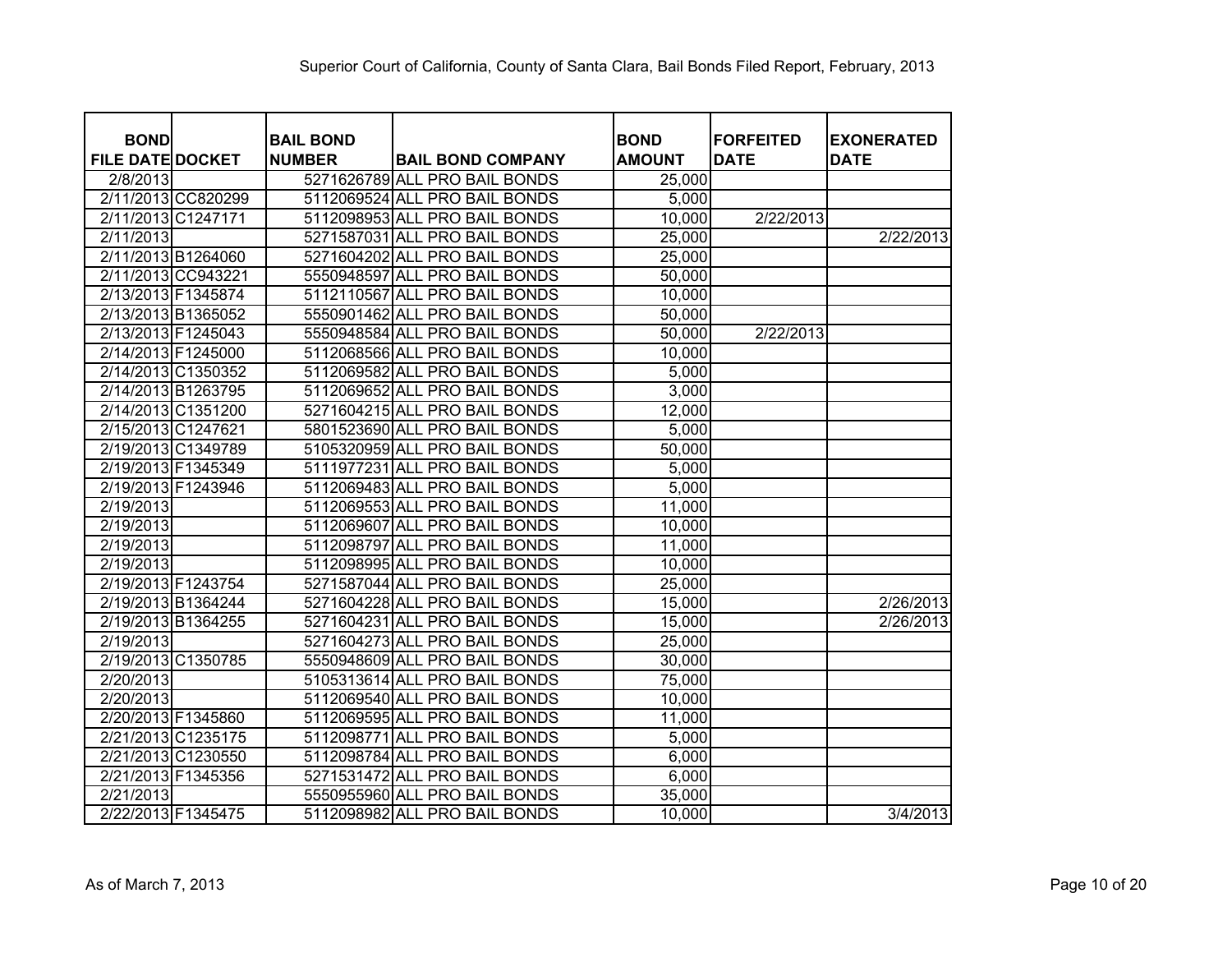| <b>BOND</b>             |                   | <b>BAIL BOND</b> |                               | <b>BOND</b>   | <b>FORFEITED</b> | <b>EXONERATED</b> |
|-------------------------|-------------------|------------------|-------------------------------|---------------|------------------|-------------------|
| <b>FILE DATE DOCKET</b> |                   | <b>NUMBER</b>    | <b>BAIL BOND COMPANY</b>      | <b>AMOUNT</b> | <b>DATE</b>      | <b>DATE</b>       |
| 2/25/2013               |                   |                  | 5112049195 ALL PRO BAIL BONDS | 10,250        |                  |                   |
| 2/25/2013 B1364548      |                   |                  | 5112098979 ALL PRO BAIL BONDS | 10,000        |                  |                   |
| 2/25/2013               |                   |                  | 5271604260 ALL PRO BAIL BONDS | 20,000        |                  |                   |
| 2/26/2013 F1244496      |                   |                  | 5112069496 ALL PRO BAIL BONDS | 10,000        |                  |                   |
| 2/26/2013               |                   |                  | 5112098700 ALL PRO BAIL BONDS | 5,000         |                  |                   |
| 2/26/2013               |                   |                  | 5271627009 ALL PRO BAIL BONDS | 11,000        |                  |                   |
| 2/26/2013 C1350093      |                   |                  | 5550913124 ALL PRO BAIL BONDS | 50,000        |                  |                   |
| 2/26/2013 F1243432      |                   |                  | 5550913140 ALL PRO BAIL BONDS | 20,000        |                  |                   |
| 2/26/2013               |                   |                  | 5550955986 ALL PRO BAIL BONDS | 30,000        |                  |                   |
| 2/26/2013 F1244699      |                   |                  | 5550955999 ALL PRO BAIL BONDS | 30,000        |                  |                   |
| 2/28/2013 C1242425      |                   |                  | 5105313627 ALL PRO BAIL BONDS | 100,000       |                  |                   |
| 2/28/2013 C1247429      |                   |                  | 5271626776 ALL PRO BAIL BONDS | 20,000        |                  |                   |
| 2/28/2013 C1350191      |                   |                  | 5550955973 ALL PRO BAIL BONDS | 40,000        |                  |                   |
|                         | 2/5/2013 C1348666 | IS0K138483       | <b>AMIGO BAIL BONDS</b>       | 30,000        |                  |                   |
|                         | 2/5/2013 B1262906 | IS30K138484      | AMIGO BAIL BONDS              | 10,000        |                  |                   |
|                         | 2/5/2013 C1108737 | IS30K138485      | <b>AMIGO BAIL BONDS</b>       | 25,000        |                  |                   |
|                         | 2/5/2013 C1237920 | IS30K138486      | <b>AMIGO BAIL BONDS</b>       | 30,000        |                  |                   |
| 2/13/2013 C1232467      |                   | IS30K138488      | <b>AMIGO BAIL BONDS</b>       | 5,000         |                  |                   |
| 2/13/2013 C1247547      |                   | IS30K138490      | <b>AMIGO BAIL BONDS</b>       | 5,000         |                  | 2/13/2013         |
| 2/13/2013 C1348690      |                   | IS30K138493      | <b>AMIGO BAIL BONDS</b>       | 10,000        |                  |                   |
| 2/19/2013               |                   | IS30K138489      | <b>AMIGO BAIL BONDS</b>       | 15,000        |                  |                   |
| 2/1/2013                |                   | T5050386452      | <b>BAD BOYS BAIL BONDS</b>    | 50,000        |                  | 2/27/2013         |
|                         | 2/4/2013 C1349030 | T1050380742      | <b>BAD BOYS BAIL BONDS</b>    | 10,000        |                  |                   |
| 2/4/2013                |                   | T1050391013      | <b>BAD BOYS BAIL BONDS</b>    | 10,000        |                  |                   |
| 2/4/2013                |                   | T25503909003     | <b>BAD BOYS BAIL BONDS</b>    | 50,000        |                  |                   |
|                         | 2/4/2013 C1349708 | T2550391271      | <b>BAD BOYS BAIL BONDS</b>    | 11,250        |                  |                   |
|                         | 2/4/2013 C1347812 | T2550391275      | <b>BAD BOYS BAIL BONDS</b>    | 20,000        |                  |                   |
|                         | 2/5/2013 C1349124 | T10050391326     | <b>BAD BOYS BAIL BONDS</b>    | 75,000        |                  |                   |
|                         | 2/5/2013 C1069495 | T1050391010      | <b>BAD BOYS BAIL BONDS</b>    | 7,000         |                  |                   |
|                         | 2/5/2013 C1349171 | T1050391012      | <b>BAD BOYS BAIL BONDS</b>    | 6,000         |                  |                   |
|                         | 2/5/2013 F1345241 | T1050394304      | <b>BAD BOYS BAIL BONDS</b>    | 10,000        | 2/14/2013        |                   |
|                         | 2/5/2013 C1349156 | T2550386155      | <b>BAD BOYS BAIL BONDS</b>    | 15,000        |                  |                   |
|                         | 2/5/2013 F1345680 | T5050391302      | <b>BAD BOYS BAIL BONDS</b>    | 46,000        |                  | 2/15/2013         |
| 2/7/2013                |                   | T10050391190     | <b>BAD BOYS BAIL BONDS</b>    | 25,000        |                  | 3/5/2013          |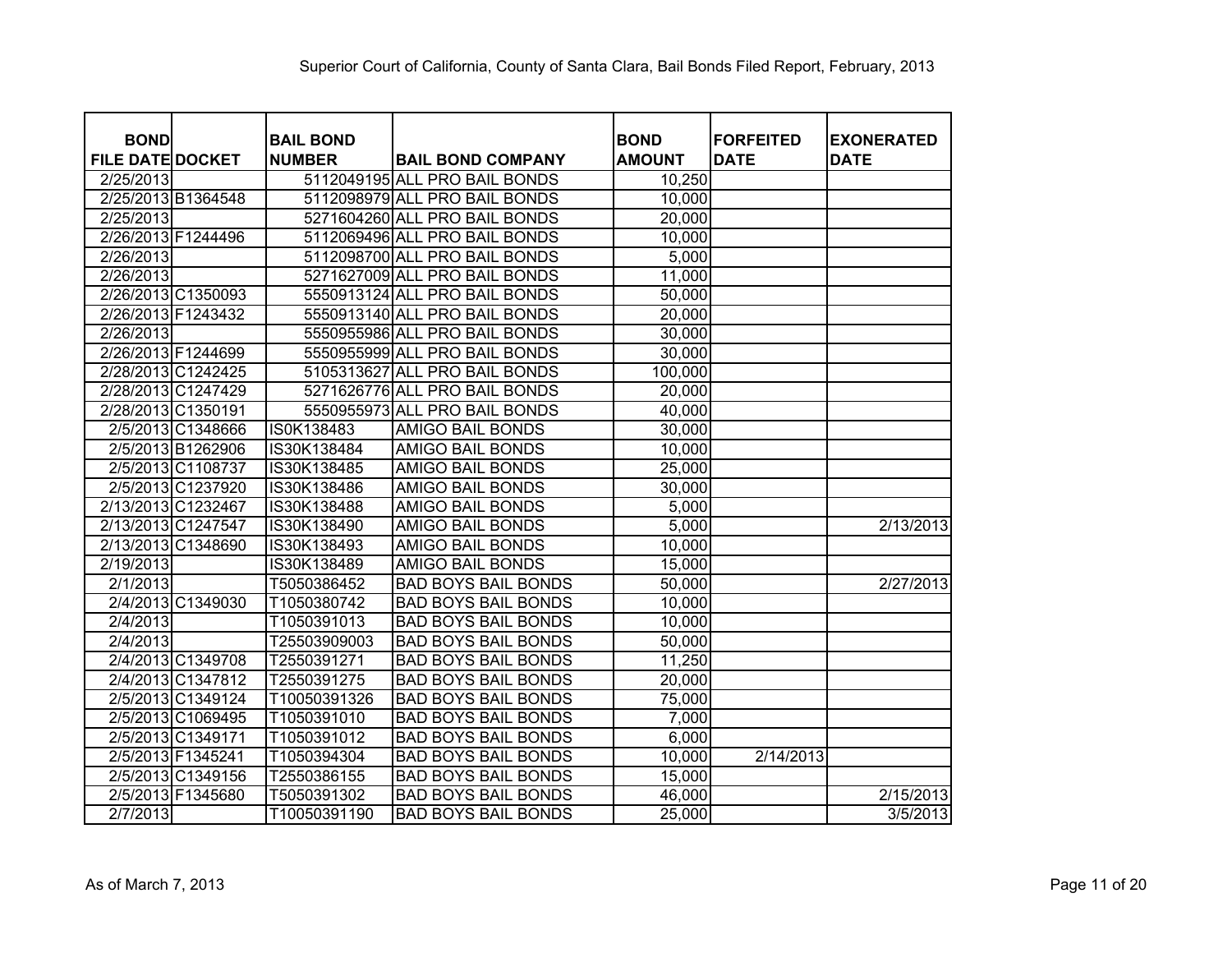| <b>BOND</b>             | <b>BAIL BOND</b> |                            | <b>BOND</b>   | <b>FORFEITED</b> | <b>EXONERATED</b> |
|-------------------------|------------------|----------------------------|---------------|------------------|-------------------|
| <b>FILE DATE DOCKET</b> | <b>NUMBER</b>    | <b>BAIL BOND COMPANY</b>   | <b>AMOUNT</b> | <b>DATE</b>      | <b>DATE</b>       |
| 2/7/2013 F1345854       | T1050395093      | <b>BAD BOYS BAIL BONDS</b> | 10,000        |                  |                   |
| 2/7/2013 C1240998       | T2550391269      | <b>BAD BOYS BAIL BONDS</b> | 25,000        |                  |                   |
| 2/7/2013 F1345238       | T2550391276      | <b>BAD BOYS BAIL BONDS</b> | 25,000        |                  |                   |
| 2/7/2013 C1076365       | T550395080       | <b>BAD BOYS BAIL BONDS</b> | 5,000         |                  |                   |
| 2/8/2013 C1350791       | T1050391011      | <b>BAD BOYS BAIL BONDS</b> | 10,000        |                  |                   |
| 2/11/2013 C1234773      | T1050390888      | <b>BAD BOYS BAIL BONDS</b> | 10,000        |                  |                   |
| 2/11/2013 CC579696      | T1050391014      | <b>BAD BOYS BAIL BONDS</b> | 10,000        |                  |                   |
| 2/11/2013 C1235856      | T1050391015      | <b>BAD BOYS BAIL BONDS</b> | 10,000        |                  |                   |
| 2/11/2013 C1245612      | T1050391248      | <b>BAD BOYS BAIL BONDS</b> | 7,000         |                  |                   |
| 2/11/2013 B1263591      | T2550391278      | <b>BAD BOYS BAIL BONDS</b> | 20,000        |                  |                   |
| 2/11/2013 C1350784      | T5050386170      | <b>BAD BOYS BAIL BONDS</b> | 30,000        |                  |                   |
| 2/11/2013 C1349515      | T5050391068      | <b>BAD BOYS BAIL BONDS</b> | 30,000        |                  |                   |
| 2/11/2013 C1348672      | T5050394912      | <b>BAD BOYS BAIL BONDS</b> | 26,000        |                  |                   |
| 2/11/2013               | T5050394914      | <b>BAD BOYS BAIL BONDS</b> | 50,000        |                  |                   |
| 2/11/2013               | T5050394915      | <b>BAD BOYS BAIL BONDS</b> | 31,000        |                  |                   |
| 2/11/2013 C1349361      | T5050395394      | <b>BAD BOYS BAIL BONDS</b> | 26,000        |                  |                   |
| 2/11/2013 C1351192      | T550395077       | <b>BAD BOYS BAIL BONDS</b> | 5,000         |                  |                   |
| 2/13/2013               | T2550386320      | <b>BAD BOYS BAIL BONDS</b> | 25,000        |                  | 2/25/2013         |
| 2/13/2013 B1364695      | T2550394327      | <b>BAD BOYS BAIL BONDS</b> | 20,000        |                  |                   |
| 2/14/2013 B1263646      | T550395350       | <b>BAD BOYS BAIL BONDS</b> | 5,000         |                  |                   |
| 2/15/2013 C1348884      | T1050394883      | <b>BAD BOYS BAIL BONDS</b> | 10,000        |                  |                   |
| 2/19/2013               | T1050395365      | <b>BAD BOYS BAIL BONDS</b> | 10,000        |                  |                   |
| 2/19/2013               | T2550380659      | <b>BAD BOYS BAIL BONDS</b> | 10,000        |                  |                   |
| 2/19/2013               | T2550391274      | <b>BAD BOYS BAIL BONDS</b> | 11,000        |                  |                   |
| 2/19/2013 C1247326      | T2550394325      | <b>BAD BOYS BAIL BONDS</b> | 20,000        |                  |                   |
| 2/19/2013 C1351314      | T2550394328      | <b>BAD BOYS BAIL BONDS</b> | 25,000        |                  |                   |
| 2/19/2013               | T2550395447      | <b>BAD BOYS BAIL BONDS</b> | 25,000        |                  |                   |
| 2/19/2013               | T2550398577      | <b>BAD BOYS BAIL BONDS</b> | 25,000        |                  |                   |
| 2/20/2013 C1244747      | T550395433       | <b>BAD BOYS BAIL BONDS</b> | 5,000         |                  |                   |
| 2/20/2013 B1364867      | T10050395019     | <b>BAD BOYS BAIL BONDS</b> | 60,000        |                  |                   |
| 2/20/2013 C1244822      | T1050395091      | <b>BAD BOYS BAIL BONDS</b> | 10,000        |                  |                   |
| 2/20/2013 B1157825      | T2550391273      | <b>BAD BOYS BAIL BONDS</b> | 20,000        |                  |                   |
| 2/20/2013               | T2550394326      | <b>BAD BOYS BAIL BONDS</b> | 17,000        |                  |                   |
| 2/20/2013 F1345974      | T2550395449      | <b>BAD BOYS BAIL BONDS</b> | 11,000        |                  |                   |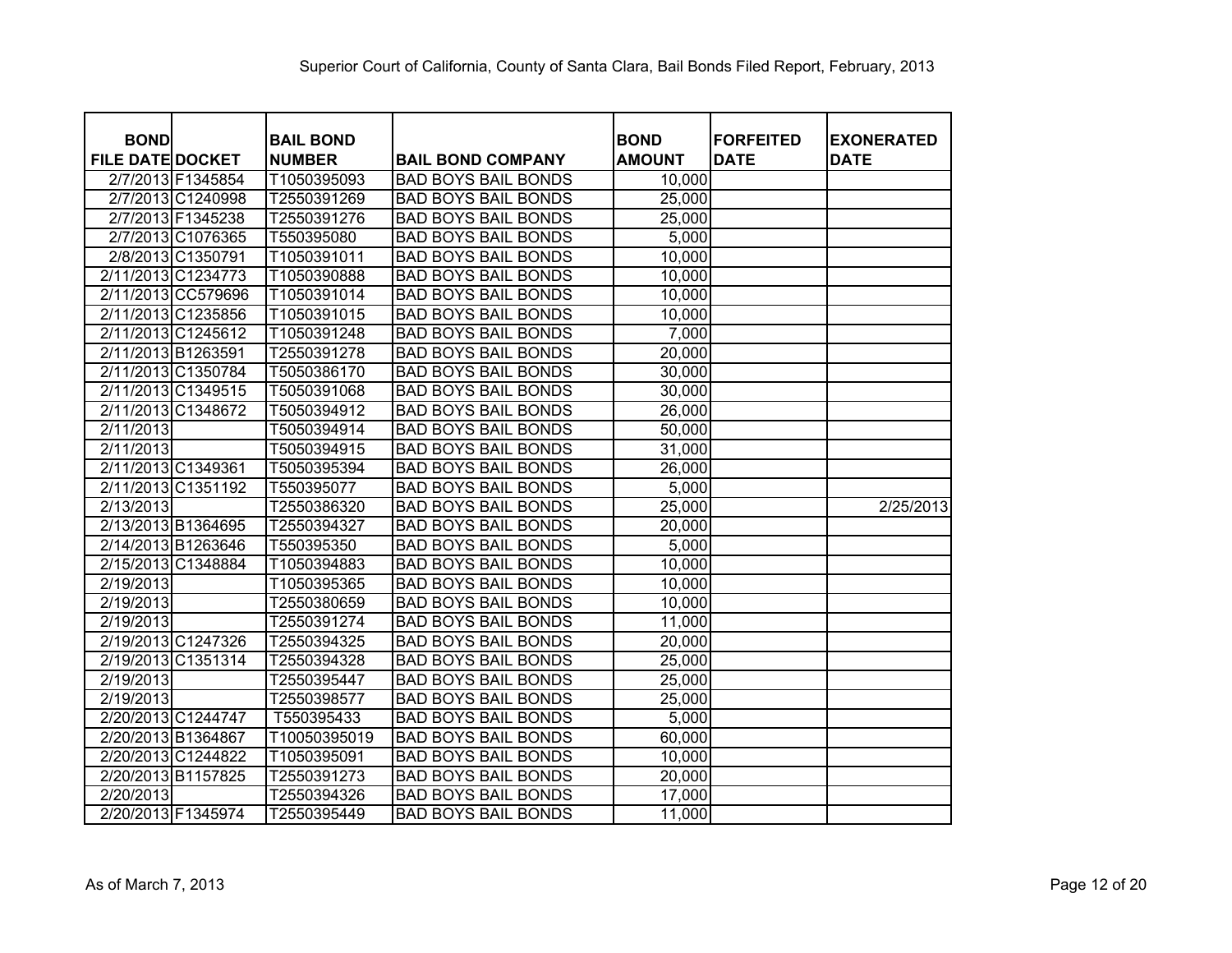| <b>BOND</b>             | <b>BAIL BOND</b> |                            | <b>BOND</b>   | <b>FORFEITED</b> | <b>EXONERATED</b> |
|-------------------------|------------------|----------------------------|---------------|------------------|-------------------|
| <b>FILE DATE DOCKET</b> | <b>NUMBER</b>    | <b>BAIL BOND COMPANY</b>   | <b>AMOUNT</b> | <b>DATE</b>      | <b>DATE</b>       |
| 2/20/2013 B1264018      | T2550398580      | <b>BAD BOYS BAIL BONDS</b> | 25,000        |                  |                   |
| 2/20/2013 B1257948      | T5050394913      | <b>BAD BOYS BAIL BONDS</b> | 40,000        |                  |                   |
| 2/20/2013               | T5050398209      | <b>BAD BOYS BAIL BONDS</b> | 31,000        |                  |                   |
| 2/20/2013 C1350615      | T5050398604      | <b>BAD BOYS BAIL BONDS</b> | 26,000        |                  |                   |
| 2/20/2013 C1244918      | T5050398605      | <b>BAD BOYS BAIL BONDS</b> | 50,000        |                  |                   |
| 2/20/2013 C1247290      | T550390998       | <b>BAD BOYS BAIL BONDS</b> | 5,000         |                  |                   |
| 2/20/2013               | T550395432       | <b>BAD BOYS BAIL BONDS</b> | 5,000         |                  |                   |
| 2/20/2013 B1364867      | T7550394932      | <b>BAD BOYS BAIL BONDS</b> | 60,000        |                  |                   |
| 2/21/2013 C1088301      | T1050390893      | <b>BAD BOYS BAIL BONDS</b> | 5,000         |                  |                   |
| 2/21/2013 C1246012      | T1050395364      | <b>BAD BOYS BAIL BONDS</b> | 6,000         |                  |                   |
| 2/22/2013               | T1050395366      | <b>BAD BOYS BAIL BONDS</b> | 5,250         |                  |                   |
| 2/22/2013 C1350094      | T2550395111      | <b>BAD BOYS BAIL BONDS</b> | 11,000        |                  |                   |
| 2/22/2013 FF929604      | T2550398188      | <b>BAD BOYS BAIL BONDS</b> | 20,000        |                  |                   |
| 2/22/2013 F1345655      | T2550398582      | <b>BAD BOYS BAIL BONDS</b> | 25,000        |                  |                   |
| 2/22/2013 C1349921      | T5050398211      | <b>BAD BOYS BAIL BONDS</b> | 50,000        |                  |                   |
| 2/25/2013               | T2550398187      | <b>BAD BOYS BAIL BONDS</b> | 15,000        |                  |                   |
| 2/26/2013 C1350245      | T10050398610     | <b>BAD BOYS BAIL BONDS</b> | 60,000        |                  |                   |
| 2/26/2013               | T1050395367      | <b>BAD BOYS BAIL BONDS</b> | 10,000        |                  |                   |
| 2/26/2013               | T1050395438      | <b>BAD BOYS BAIL BONDS</b> | 6,000         |                  |                   |
| 2/26/2013               | T1050395439      | <b>BAD BOYS BAIL BONDS</b> | 10,000        |                  |                   |
| 2/26/2013               | T2550395112      | <b>BAD BOYS BAIL BONDS</b> | 11,000        |                  |                   |
| 2/26/2013 F1244908      | T2550395378      | <b>BAD BOYS BAIL BONDS</b> | 20,000        |                  |                   |
| 2/26/2013               | T5050398210      | <b>BAD BOYS BAIL BONDS</b> | 41,000        |                  |                   |
| 2/26/2013 C1239971      | T550398165       | <b>BAD BOYS BAIL BONDS</b> | 5,000         |                  |                   |
| 2/27/2013               | T1050391249      | <b>BAD BOYS BAIL BONDS</b> | 10,000        |                  |                   |
| 2/27/2013               | T2550394895      | <b>BAD BOYS BAIL BONDS</b> | 25,000        |                  |                   |
| 2/27/2013 B1262475      | T2550395119      | <b>BAD BOYS BAIL BONDS</b> | 25,000        |                  |                   |
| 2/27/2013               | T5050398911      | <b>BAD BOYS BAIL BONDS</b> | 50,000        |                  |                   |
| 2/27/2013 B1364222      | T5050398914      | <b>BAD BOYS BAIL BONDS</b> | 50,000        |                  |                   |
| 2/27/2013 C1245382      | T550398869       | <b>BAD BOYS BAIL BONDS</b> | 5,000         |                  |                   |
| 2/28/2013 C1247304      | T1050394882      | <b>BAD BOYS BAIL BONDS</b> | 6,000         |                  |                   |
| 2/28/2013 FF826213      | T1050398172      | <b>BAD BOYS BAIL BONDS</b> | 10,000        |                  |                   |
| 2/28/2013 C1350882      | T2550394897      | <b>BAD BOYS BAIL BONDS</b> | 15,000        |                  |                   |
| 2/28/2013               | T5050398913      | <b>BAD BOYS BAIL BONDS</b> | 20,000        |                  |                   |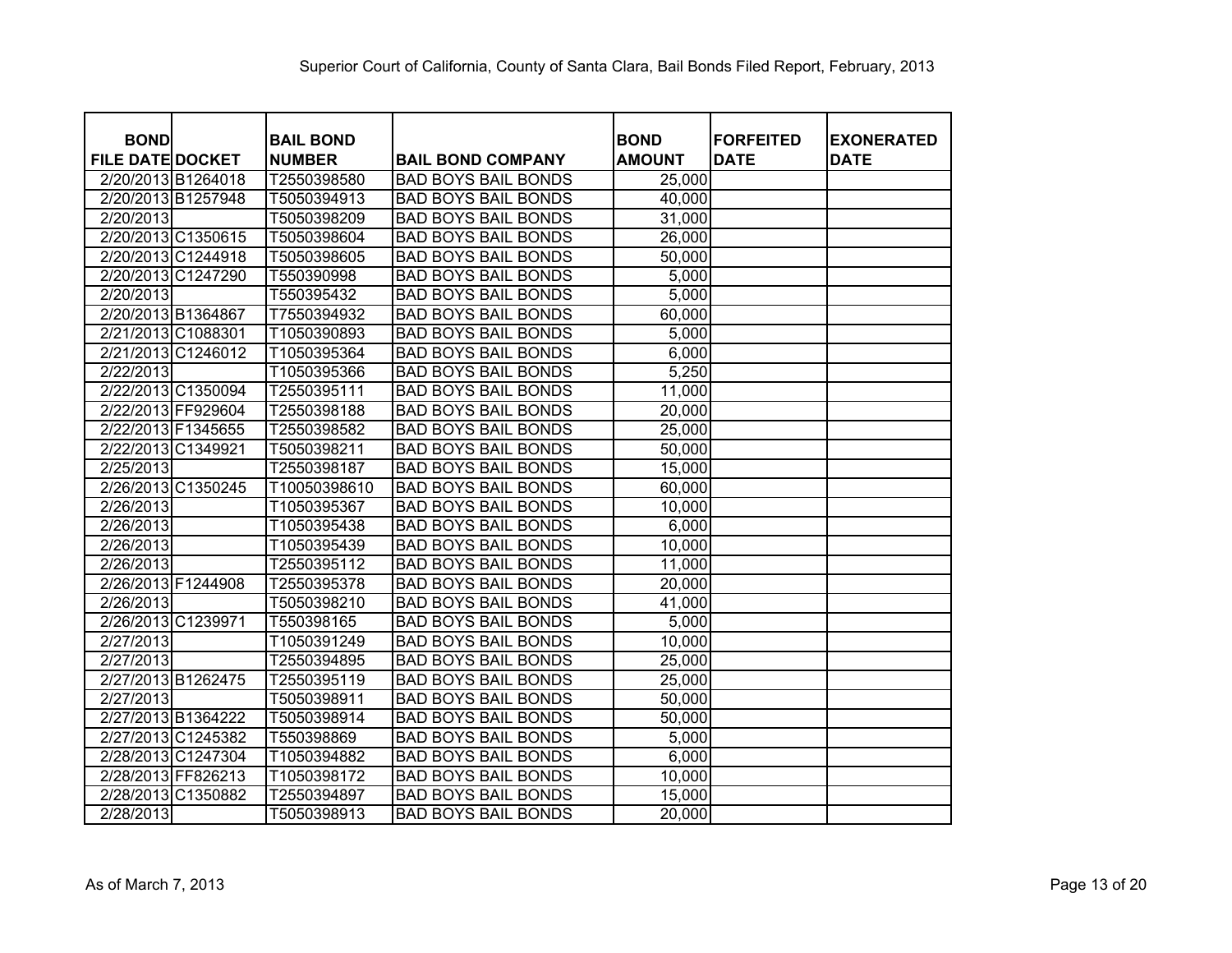| <b>BOND</b>             |                   | <b>BAIL BOND</b> |                                 | <b>BOND</b>   | <b>FORFEITED</b> | <b>EXONERATED</b>                         |
|-------------------------|-------------------|------------------|---------------------------------|---------------|------------------|-------------------------------------------|
| <b>FILE DATE DOCKET</b> |                   | <b>NUMBER</b>    | <b>BAIL BOND COMPANY</b>        | <b>AMOUNT</b> | <b>DATE</b>      | <b>DATE</b>                               |
| <b>BOND FILE DOCKET</b> |                   |                  | BAIL BOND NUM BAIL BOND COMPANY |               |                  | <b>BOND AMOUFORFEITED DTEXONERATED DT</b> |
| 2/28/2013 C1350474      |                   | 2013DD005426     | <b>BAIL BY PHONE</b>            | 20,000        |                  |                                           |
|                         | 2/1/2013 B1263649 | FCS101080674     | <b>BAIL HOTLINE BAIL BONDS</b>  | 7,500         |                  |                                           |
|                         | 2/1/2013 C1349040 | FCS101080675     | <b>BAIL HOTLINE BAIL BONDS</b>  | 10,000        |                  |                                           |
| 2/4/2013                |                   | FCS251082662     | <b>BAIL HOTLINE BAIL BONDS</b>  | 15,000        |                  |                                           |
|                         | 2/5/2013 B1364769 | FCS101080677     | <b>BAIL HOTLINE BAIL BONDS</b>  | 10,000        |                  |                                           |
|                         | 2/5/2013 C1245042 | FCS101080691     | <b>BAIL HOTLINE BAIL BONDS</b>  | 10,000        |                  |                                           |
|                         | 2/7/2013 C1244745 | FCS101080679     | <b>BAIL HOTLINE BAIL BONDS</b>  | 6,000         | 2/7/2013         |                                           |
| 2/7/2013                |                   | FCS101080680     | <b>BAIL HOTLINE BAIL BONDS</b>  | 5,000         |                  |                                           |
|                         | 2/7/2013 C1349520 | FCS251078309     | <b>BAIL HOTLINE BAIL BONDS</b>  | 12,000        | 2/19/2013        |                                           |
|                         | 2/7/2013 C1349764 | FCS251078311     | <b>BAIL HOTLINE BAIL BONDS</b>  | 11,000        |                  |                                           |
| 2/7/2013                |                   | FCS251078312     | <b>BAIL HOTLINE BAIL BONDS</b>  | 11,000        |                  |                                           |
|                         | 2/7/2013 C1117368 | FCS251078313     | <b>BAIL HOTLINE BAIL BONDS</b>  | 25,000        |                  |                                           |
|                         | 2/8/2013 C1231780 | FCS101080682     | <b>BAIL HOTLINE BAIL BONDS</b>  | 2,500         |                  |                                           |
| 2/11/2013 B1364587      |                   | FCS101080681     | <b>BAIL HOTLINE BAIL BONDS</b>  | 10,000        |                  |                                           |
| 2/11/2013 C1121303      |                   | FCS101080683     | <b>BAIL HOTLINE BAIL BONDS</b>  | 5,000         |                  |                                           |
| 2/11/2013 C1120591      |                   | FCS101082659     | <b>BAIL HOTLINE BAIL BONDS</b>  | 5,000         |                  |                                           |
| 2/11/2013 B1260781      |                   | FCS101082660     | <b>BAIL HOTLINE BAIL BONDS</b>  | 5,000         |                  |                                           |
| 2/11/2013 C1246583      |                   | FCS101083192     | <b>BAIL HOTLINE BAIL BONDS</b>  | 1,000         |                  | 3/1/2013                                  |
| 2/11/2013 C1247070      |                   | FCS251083409     | <b>BAIL HOTLINE BAIL BONDS</b>  | 15,000        |                  | 3/5/2013                                  |
| 2/11/2013 C1350034      |                   | FCS501053981     | <b>BAIL HOTLINE BAIL BONDS</b>  | 30,000        |                  |                                           |
| 2/13/2013 B1263718      |                   | FCS101083191     | <b>BAIL HOTLINE BAIL BONDS</b>  | 10,000        |                  |                                           |
| 2/13/2013               |                   | FCS101086325     | <b>BAIL HOTLINE BAIL BONDS</b>  | 10,000        |                  |                                           |
| 2/13/2013 B1364856      |                   | FCS101086326     | <b>BAIL HOTLINE BAIL BONDS</b>  | 10,000        |                  |                                           |
| 2/13/2013 C1349364      |                   | FCS251078314     | <b>BAIL HOTLINE BAIL BONDS</b>  | 15,000        |                  |                                           |
| 2/13/2013               |                   | FCS251078315     | <b>BAIL HOTLINE BAIL BONDS</b>  | 20,000        |                  |                                           |
| 2/13/2013               |                   | FCS251080791     | <b>BAIL HOTLINE BAIL BONDS</b>  | 21,000        |                  |                                           |
| 2/14/2013               |                   | FCS101080678     | <b>BAIL HOTLINE BAIL BONDS</b>  | 10,000        |                  |                                           |
| 2/14/2013 C1349705      |                   | FCS101086330     | <b>BAIL HOTLINE BAIL BONDS</b>  | 10,000        | 2/20/2013        |                                           |
| 2/15/2013 B1365056      |                   | FCS101086329     | <b>BAIL HOTLINE BAIL BONDS</b>  | 10,000        |                  |                                           |
| 2/19/2013 C1245208      |                   | FCS1001074463    | <b>BAIL HOTLINE BAIL BONDS</b>  | 100,000       |                  |                                           |
| 2/19/2013 C1111540      |                   | FCS101082661     | <b>BAIL HOTLINE BAIL BONDS</b>  | 5,000         |                  |                                           |
| 2/19/2013 B1364835      |                   | FCS101083190     | <b>BAIL HOTLINE BAIL BONDS</b>  | 7,500         |                  |                                           |
| 2/19/2013 C1246204      |                   | FCS251080792     | <b>BAIL HOTLINE BAIL BONDS</b>  | 5,000         |                  |                                           |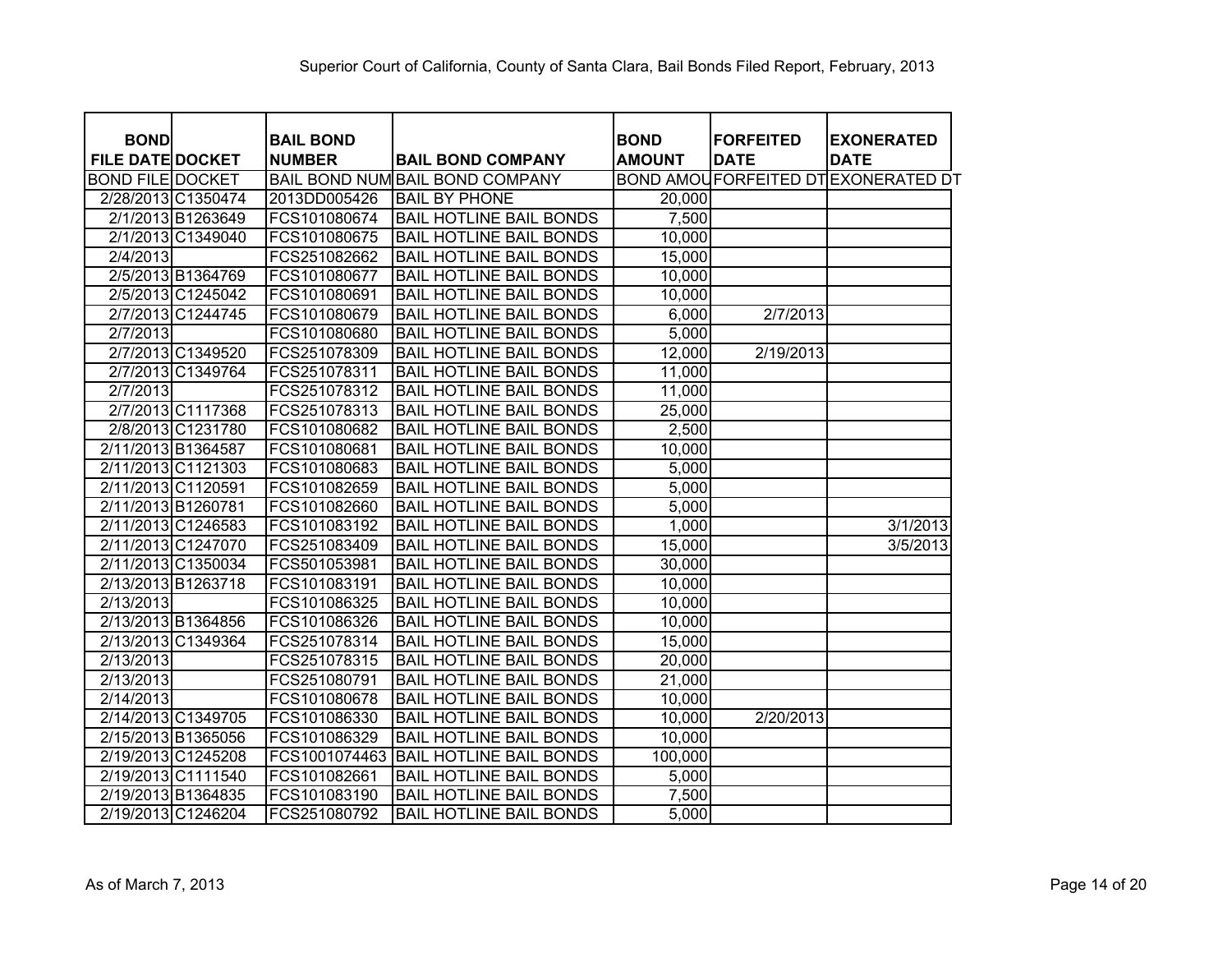| <b>BOND</b>             |                   | <b>BAIL BOND</b> |                                 | <b>BOND</b>   | <b>FORFEITED</b> | <b>EXONERATED</b> |
|-------------------------|-------------------|------------------|---------------------------------|---------------|------------------|-------------------|
| <b>FILE DATE DOCKET</b> |                   | <b>NUMBER</b>    | <b>BAIL BOND COMPANY</b>        | <b>AMOUNT</b> | <b>DATE</b>      | <b>DATE</b>       |
| 2/19/2013 C1350830      |                   | FCS251082679     | <b>BAIL HOTLINE BAIL BONDS</b>  | 5,000         |                  |                   |
| 2/19/2013 B1261526      |                   | FCS251082680     | <b>BAIL HOTLINE BAIL BONDS</b>  | 25,000        |                  |                   |
| 2/19/2013 C1242877      |                   | FCS5001046588    | <b>BAIL HOTLINE BAIL BONDS</b>  | 335,000       |                  |                   |
| 2/19/2013 C1350051      |                   | FCS501053984     | <b>BAIL HOTLINE BAIL BONDS</b>  | 25,000        |                  |                   |
| 2/20/2013 C1230987      |                   | FCS101083194     | <b>BAIL HOTLINE BAIL BONDS</b>  | 5,000         | 2/20/2013        |                   |
| 2/20/2013               |                   | FCS101087957     | <b>BAIL HOTLINE BAIL BONDS</b>  | 10,000        |                  |                   |
| 2/20/2013 C1111691      |                   | FCS101087958     | <b>BAIL HOTLINE BAIL BONDS</b>  | 5,000         | 2/20/2013        |                   |
| 2/20/2013 F1345918      |                   | FCS101087959     | <b>BAIL HOTLINE BAIL BONDS</b>  | 10,000        |                  |                   |
| 2/20/2013               |                   | FCS501053980     | <b>BAIL HOTLINE BAIL BONDS</b>  | 35,000        |                  |                   |
| 2/21/2013               |                   | FCS101087960     | <b>BAIL HOTLINE BAIL BONDS</b>  | 10,000        |                  |                   |
| 2/21/2013 C1199603      |                   | FCS101087961     | <b>BAIL HOTLINE BAIL BONDS</b>  | 10,000        |                  |                   |
| 2/21/2013 C1235810      |                   | FCS101087962     | <b>BAIL HOTLINE BAIL BONDS</b>  | 5,000         |                  |                   |
| 2/21/2013 C1228535      |                   | FCS501053983     | <b>BAIL HOTLINE BAIL BONDS</b>  | 30,000        |                  |                   |
| 2/22/2013 C1350783      |                   | FCS501053985     | <b>BAIL HOTLINE BAIL BONDS</b>  | 31,000        |                  |                   |
| 2/22/2013 C1095736      |                   | FCS501058930     | <b>BAIL HOTLINE BAIL BONDS</b>  | 40,000        |                  | 3/1/2013          |
| 2/22/2013               |                   | FCS501058931     | <b>BAIL HOTLINE BAIL BONDS</b>  | 30,000        |                  |                   |
| 2/25/2013               |                   | FCS101091451     | <b>BAIL HOTLINE BAIL BONDS</b>  | 10,000        |                  |                   |
| 2/26/2013 B1049249      |                   | FCS101087965     | <b>BAIL HOTLINE BAIL BONDS</b>  | 5,000         |                  |                   |
| 2/26/2013 C1238833      |                   | FCS101087966     | <b>BAIL HOTLINE BAIL BONDS</b>  | 1,000         |                  |                   |
| 2/26/2013               |                   | FCS101087967     | <b>BAIL HOTLINE BAIL BONDS</b>  | 2,000         |                  |                   |
| 2/26/2013 B1154783      |                   | FCS101091447     | <b>BAIL HOTLINE BAIL BONDS</b>  | 10,000        |                  |                   |
| 2/26/2013 C1119634      |                   | FCS101091448     | <b>BAIL HOTLINE BAIL BONDS</b>  | 5,000         |                  |                   |
| 2/26/2013 C1229285      |                   | FCS101091449     | <b>BAIL HOTLINE BAIL BONDS</b>  | 10,000        |                  |                   |
| 2/26/2013 B1262920      |                   | FCS101091452     | <b>BAIL HOTLINE BAIL BONDS</b>  | 10,000        |                  |                   |
| 2/26/2013 B1364195      |                   | FCS251078310     | <b>BAIL HOTLINE BAIL BONDS</b>  | 10,000        |                  |                   |
| 2/26/2013 B1365091      |                   | FCS251082677     | <b>BAIL HOTLINE BAIL BONDS</b>  | 20,000        |                  |                   |
| 2/27/2013 B1364893      |                   | FCS251082678     | <b>BAIL HOTLINE BAIL BONDS</b>  | 20,000        |                  |                   |
| 2/27/2013 C1244838      |                   | FCS501088459     | <b>BAIL HOTLINE BAIL BONDS</b>  | 40,000        |                  |                   |
| 2/28/2013 C1349481      |                   | FCS1001078594    | <b>BAIL HOTLINE BAIL BONDS</b>  | 75,000        |                  |                   |
| 2/28/2013 F1345927      |                   | FCS1001088659    | <b>BAIL HOTLINE BAIL BONDS</b>  | 100,000       |                  |                   |
| 2/28/2013 C1109664      |                   | FCS101091454     | <b>BAIL HOTLINE BAIL BONDS</b>  | 5,000         |                  |                   |
| 2/26/2013               |                   | A5000608031      | <b>BESHEARS BAIL BONDS</b>      | 50,000        |                  |                   |
|                         | 2/5/2013 C1122116 | AS25210302       | BEVERLY NELSON BAIL BON         | 5,000         |                  |                   |
| 2/19/2013 C1348996      |                   |                  | 5105319898 BODYGUARD BAIL BONDS | 80,000        |                  |                   |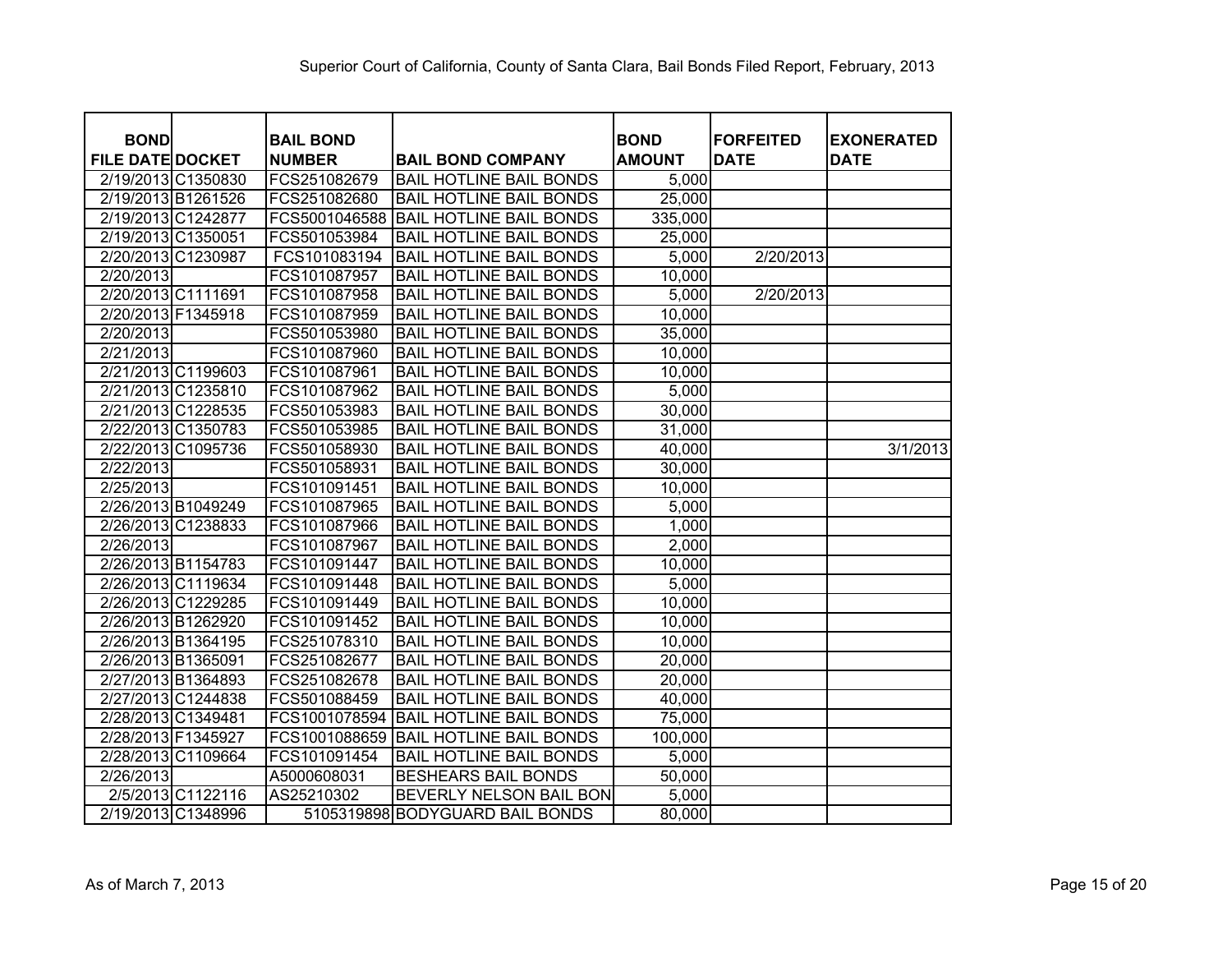| <b>BOND</b>             | <b>BAIL BOND</b> |                                  | <b>BOND</b>   | <b>FORFEITED</b> | <b>EXONERATED</b> |
|-------------------------|------------------|----------------------------------|---------------|------------------|-------------------|
| <b>FILE DATE DOCKET</b> | <b>NUMBER</b>    | <b>BAIL BOND COMPANY</b>         | <b>AMOUNT</b> | <b>DATE</b>      | <b>DATE</b>       |
| 2/28/2013               | 5112082587       | <b>BODYGUARD BAIL BONDS</b>      | 10,000        |                  |                   |
| 2/4/2013 C1347963       | IS30K134013      | <b>BUFFY SPARACINO BAIL BON</b>  | 5,000         |                  |                   |
| 2/15/2013 C1348270      | IS30K135494      | <b>BUFFY SPARACINO BAIL BON</b>  | 5,000         |                  |                   |
| 2/19/2013 C1349609      | IS250K10000      | <b>BUFFY SPARACINO BAIL BON</b>  | 100,000       |                  |                   |
| 2/5/2013 C1081237       | AS15375181       | <b>CASTLE BAIL BONDS</b>         | 10,000        |                  |                   |
| 2/14/2013               | 2013BB009928     | <b>DISCREET BAIL BONDS</b>       | 10,000        |                  |                   |
| 2/19/2013               | 2013BB012862     | ED MUMBERT BAIL BONDS            | 10,000        |                  |                   |
| 2/22/2013 C1350998      | 2013CC009532     | ED MUMBERT BAIL BONDS            | 25,000        |                  |                   |
| 2/27/2013 C1243624      | 2013DD007103     | ED MUMBERT BAIL BONDS            | 50,000        |                  |                   |
| 2/4/2013 F1140351       |                  | 5112062484 EIGHT BALL BAIL BONDS | 7,000         |                  | 2/5/2013          |
| 2/26/2013               |                  | 5550910024 EIGHT BALL BAIL BONDS | 26,000        |                  |                   |
| 2/19/2013 C1348553      | FCS1001025366    | <b>GOODFELLAS BAIL BONDS</b>     | 25,000        |                  |                   |
| 2/13/2013               |                  | 55509045415 JAKE'S BAIL BONDS    | 31,000        |                  |                   |
| 2/13/2013 B1364772      | 2013BB008922     | <b>JM BAIL BONDS</b>             | 10,000        |                  |                   |
| 2/5/2013 B1049187       | S1001881501      | <b>LATINO BAIL BONDS</b>         | 10,000        |                  |                   |
| 2/27/2013 C1108018      | S1001903101      | <b>LATINO BAIL BONDS</b>         | 10,000        |                  |                   |
| 2/1/2013                |                  | 511089614 LE BAIL BONDS          | 10,000        |                  | 2/28/2013         |
| 2/1/2013                |                  | 5105318718 LE BAIL BONDS         | 90,000        |                  | 2/28/2013         |
| 2/4/2013                | LX3010022392     | LE BAIL BONDS                    | 20,000        |                  |                   |
| 2/5/2013 C1349040       |                  | 5112106489 LE BAIL BONDS         | 10,000        |                  |                   |
| 2/7/2013 C1228631       |                  | 5105316967 LE BAIL BONDS         | 65,000        |                  |                   |
| 2/7/2013 C1243295       |                  | 5105323046 LE BAIL BONDS         | 60,000        |                  |                   |
| 2/7/2013 C1246108       |                  | 5200098496 LE BAIL BONDS         | 150,000       |                  |                   |
| 2/7/2013 C1229102       |                  | 5271633912 LE BAIL BONDS         | 25,000        |                  |                   |
| 2/11/2013               |                  | 5271598192 LE BAIL BONDS         | 10,000        |                  |                   |
| 2/11/2013               | AS50K43022       | LE BAIL BONDS                    | 50,000        |                  |                   |
| 2/15/2013               |                  | 5271633897 LE BAIL BONDS         | 15,000        |                  | 2/28/2013         |
| 2/19/2013               | LX1510022382     | LE BAIL BONDS                    | 10,000        |                  |                   |
| 2/20/2013 B1365011      |                  | 5200098508 LE BAIL BONDS         | 170,000       |                  |                   |
| 2/21/2013 C1242819      |                  | 51053223033 LE BAIL BONDS        | 100,000       |                  |                   |
| 2/26/2013               |                  | 5271615631 LE BAIL BONDS         | 26,000        |                  |                   |
| 2/26/2013 C1350880      |                  | 5550953362 LE BAIL BONDS         | 30,000        |                  |                   |
| 2/26/2013 C1350786      | LX5010022397     | LE BAIL BONDS                    | 50,000        |                  |                   |
| 2/27/2013               |                  | 5271633871 LE BAIL BONDS         | 20,000        |                  |                   |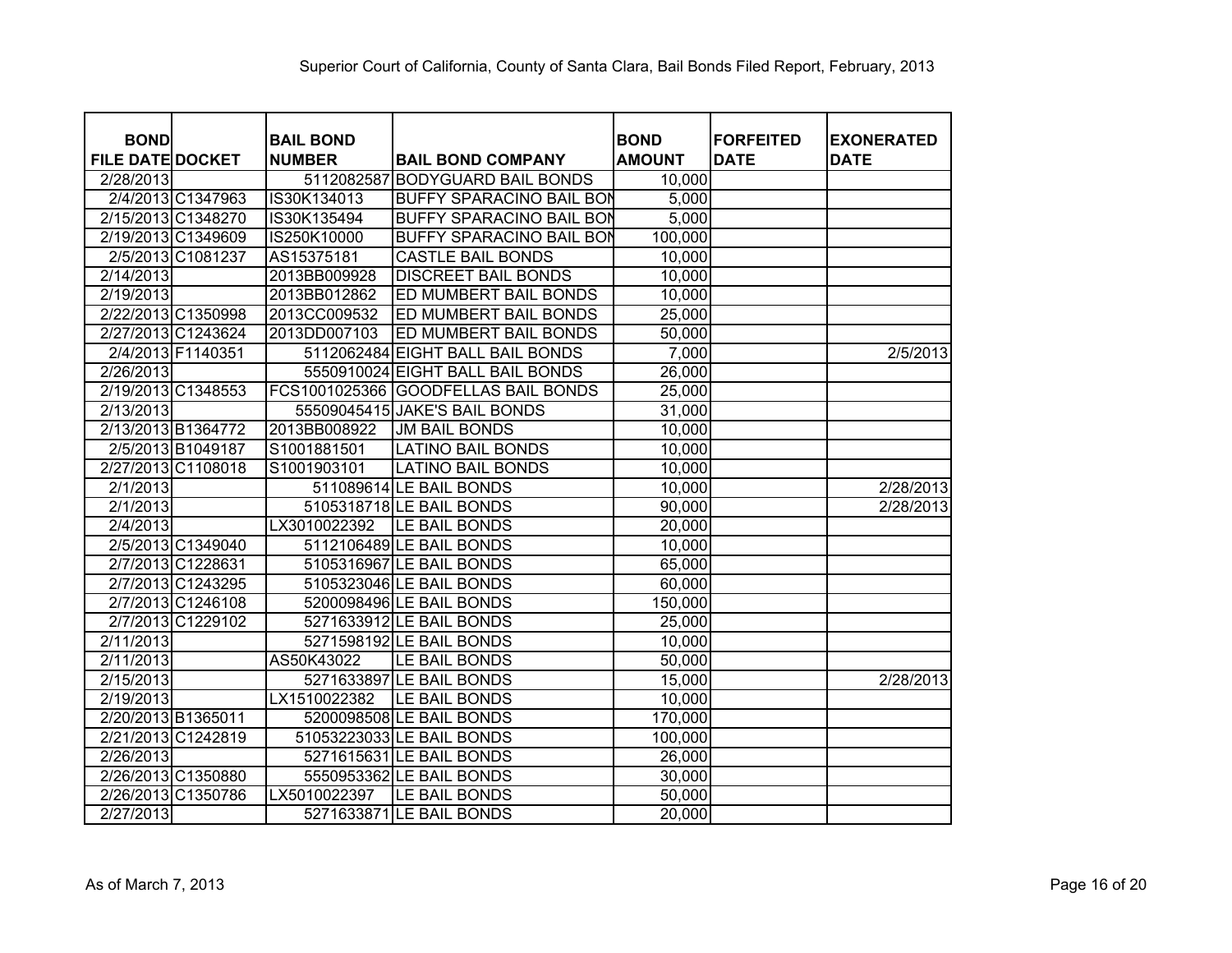| <b>BOND</b><br><b>FILE DATE DOCKET</b> |                    | <b>BAIL BOND</b><br><b>NUMBER</b> | <b>BAIL BOND COMPANY</b>  | <b>BOND</b><br><b>AMOUNT</b> | <b>FORFEITED</b><br><b>DATE</b> | <b>EXONERATED</b><br><b>DATE</b> |
|----------------------------------------|--------------------|-----------------------------------|---------------------------|------------------------------|---------------------------------|----------------------------------|
| 2/27/2013                              |                    |                                   | 5550953346 LE BAIL BONDS  | 40,000                       |                                 |                                  |
| 2/27/2013                              |                    |                                   | 5550953359 LE BAIL BONDS  | 40,000                       |                                 |                                  |
|                                        | 2/28/2013 F1140657 |                                   | 5112106463 LE BAIL BONDS  | 500                          |                                 |                                  |
|                                        | 2/1/2013 F1242506  | 2013CC007019                      | <b>LIBERTY BAIL BONDS</b> | 15,000                       |                                 |                                  |
|                                        | 2/1/2013 C1241934  | LX1510028506                      | <b>LUNA BAIL BONDS</b>    | 10,000                       |                                 |                                  |
|                                        | 2/1/2013 C1350211  | LX3010024157                      | <b>LUNA BAIL BONDS</b>    | 25,000                       |                                 |                                  |
|                                        | 2/1/2013 B1264042  | LX3010028511                      | <b>LUNA BAIL BONDS</b>    | 30,000                       |                                 |                                  |
| 2/4/2013                               |                    | LX1510028509                      | <b>LUNA BAIL BONDS</b>    | 10,000                       |                                 |                                  |
|                                        | 2/4/2013 C1349879  | LX3010028512                      | <b>LUNA BAIL BONDS</b>    | 25,000                       |                                 |                                  |
| 2/5/2013                               |                    | 212608 LX50010024767              | <b>LUNA BAIL BONDS</b>    | 300,000                      |                                 |                                  |
|                                        | 2/5/2013 C1347960  | LX710020615                       | <b>LUNA BAIL BONDS</b>    | 5,000                        |                                 |                                  |
|                                        | 2/7/2013 C1350616  | LX1510020666                      | <b>LUNA BAIL BONDS</b>    | 10,000                       |                                 |                                  |
|                                        | 2/7/2013 C1348945  | LX5010020677                      | <b>LUNA BAIL BONDS</b>    | 40,000                       |                                 |                                  |
|                                        | 2/11/2013 C1349495 | LX10010028525                     | <b>LUNA BAIL BONDS</b>    | 100,000                      |                                 |                                  |
|                                        | 2/11/2013 C1241321 | LX5010028517                      | <b>LUNA BAIL BONDS</b>    | 40,000                       |                                 | 3/1/2013                         |
| 2/13/2013                              |                    | LX1510020667                      | <b>LUNA BAIL BONDS</b>    | 11,000                       |                                 |                                  |
| 2/13/2013 F1244189                     |                    | LX1510028507                      | <b>LUNA BAIL BONDS</b>    | 15,000                       |                                 |                                  |
|                                        | 2/13/2013 C1347686 | LX5010020678                      | <b>LUNA BAIL BONDS</b>    | 50,000                       |                                 |                                  |
|                                        | 2/14/2013 C1350192 | LX3010028514                      | <b>LUNA BAIL BONDS</b>    | 2,000                        |                                 |                                  |
| 2/19/2013                              |                    | LX1510022009                      | <b>LUNA BAIL BONDS</b>    | 11,000                       |                                 |                                  |
|                                        | 2/19/2013 C1349238 | LX710021998                       | <b>LUNA BAIL BONDS</b>    | 6,000                        |                                 |                                  |
| 2/20/2013                              |                    | LX1510018575                      | <b>LUNA BAIL BONDS</b>    | 15,000                       |                                 |                                  |
| 2/20/2013 F1345960                     |                    | LX3010028515                      | <b>LUNA BAIL BONDS</b>    | 25,000                       |                                 |                                  |
|                                        | 2/20/2013 B1364978 | LX3010028516                      | <b>LUNA BAIL BONDS</b>    | 25,000                       |                                 |                                  |
|                                        | 2/21/2013 B1364979 | LX3010024159                      | <b>LUNA BAIL BONDS</b>    | 25,000                       |                                 |                                  |
|                                        | 2/21/2013 B1258852 | LX5010020640                      | <b>LUNA BAIL BONDS</b>    | 50,000                       |                                 |                                  |
| 2/26/2013                              |                    | LX1510030109                      | <b>LUNA BAIL BONDS</b>    | 10,000                       |                                 |                                  |
|                                        | 2/26/2013 C1350659 | LX3010024174                      | <b>LUNA BAIL BONDS</b>    | 25,000                       |                                 |                                  |
| 2/26/2013                              |                    | LX710024110                       | <b>LUNA BAIL BONDS</b>    | 5,000                        |                                 |                                  |
|                                        | 2/27/2013 C1245207 | LX25010024197                     | <b>LUNA BAIL BONDS</b>    | 200,000                      |                                 |                                  |
| 2/27/2013                              |                    | LX3010024158                      | <b>LUNA BAIL BONDS</b>    | 25,000                       |                                 |                                  |
|                                        | 2/5/2013 B1364959  | IS100K37032                       | METRO ONE, INC            | 30,000                       |                                 |                                  |
|                                        | 2/22/2013 C1119756 | 2013DD004374                      | MICHAEL COLE BAIL BONDS   | 50,000                       |                                 |                                  |
|                                        | 2/26/2013 B1364509 | U520416118                        | <b>NOR CAL BAIL BONDS</b> | 5,000                        |                                 |                                  |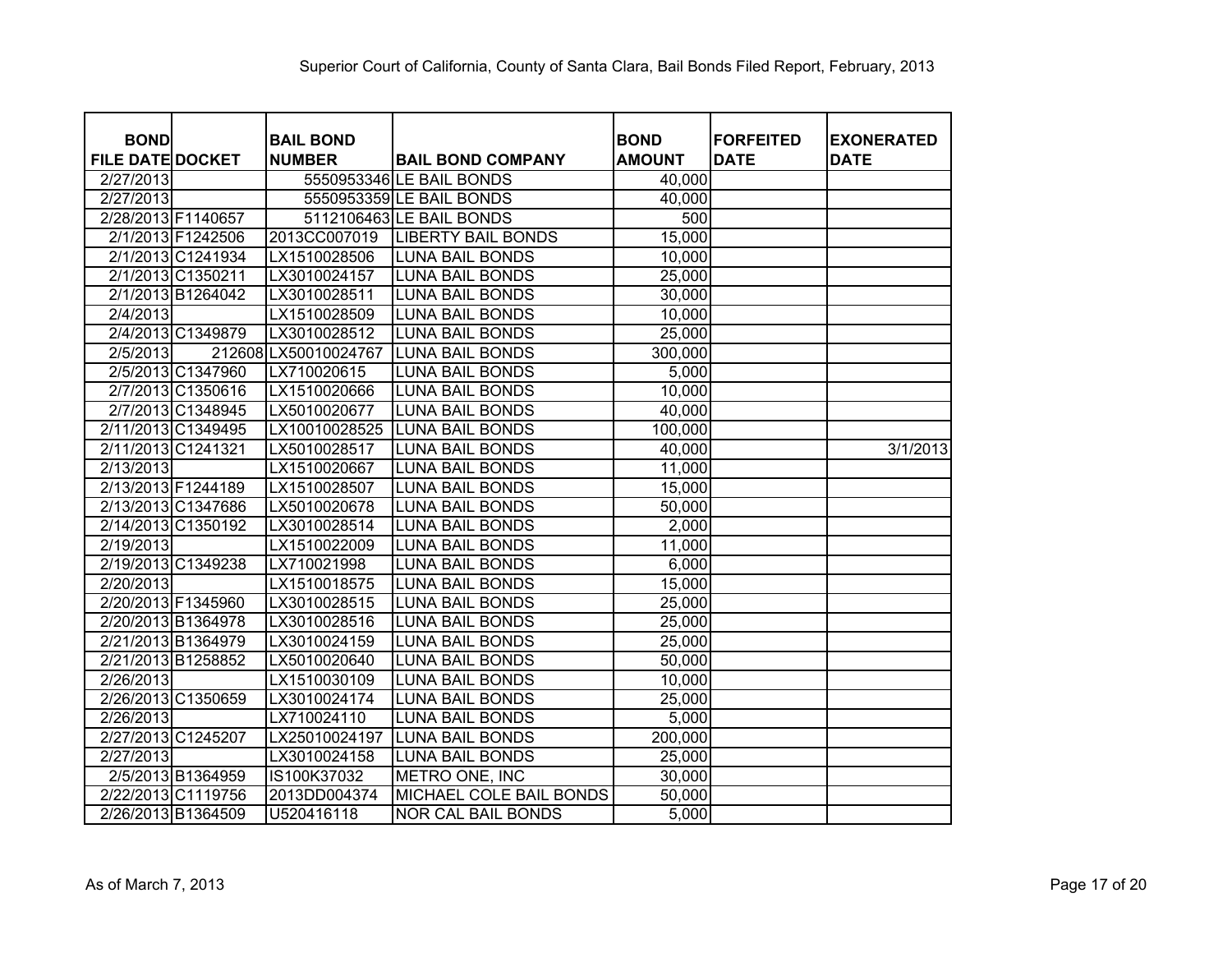| <b>BOND</b><br><b>FILE DATE DOCKET</b> |                   | <b>BAIL BOND</b><br><b>NUMBER</b> | <b>BAIL BOND COMPANY</b>        | <b>BOND</b><br><b>AMOUNT</b> | <b>FORFEITED</b><br><b>DATE</b> | <b>EXONERATED</b><br><b>DATE</b> |
|----------------------------------------|-------------------|-----------------------------------|---------------------------------|------------------------------|---------------------------------|----------------------------------|
|                                        | 2/1/2013 B1364611 | 2013BB010157                      | PACIFIC COAST BAIL BONDS        | 10,000                       |                                 |                                  |
|                                        | 2/5/2013 F1345476 | 2013BB010159                      | <b>PACIFIC COAST BAIL BONDS</b> | 10,000                       |                                 |                                  |
|                                        | 2/5/2013 C1349899 | 2013CC007065                      | PACIFIC COAST BAIL BONDS        | 20,000                       |                                 |                                  |
| 2/5/2013                               |                   | 2013CC007066                      | PACIFIC COAST BAIL BONDS        | 11,000                       |                                 |                                  |
|                                        | 2/5/2013 F1345375 | 2013DD005610                      | PACIFIC COAST BAIL BONDS        | 50,000                       |                                 |                                  |
|                                        | 2/6/2013 B1364752 | 2013DD005611                      | PACIFIC COAST BAIL BONDS        | 50,000                       |                                 |                                  |
|                                        | 2/7/2013 C1230647 | 2013CC007078                      | <b>PACIFIC COAST BAIL BONDS</b> | 10,000                       |                                 |                                  |
| 2/11/2013                              |                   | 2013DD005607                      | <b>PACIFIC COAST BAIL BONDS</b> | 40,000                       |                                 |                                  |
| 2/14/2013 F1242712                     |                   | 2013CC007070                      |                                 | 15,000                       |                                 |                                  |
| 2/19/2013 F1345494                     |                   |                                   | <b>PACIFIC COAST BAIL BONDS</b> |                              |                                 |                                  |
|                                        |                   | 2013CC007068                      | <b>PACIFIC COAST BAIL BONDS</b> | 25,000                       |                                 |                                  |
| 2/20/2013                              |                   | 2013AA056097                      | PACIFIC COAST BAIL BONDS        | 5,000                        |                                 |                                  |
| 2/20/2013                              |                   | 2013AA056098                      | <b>PACIFIC COAST BAIL BONDS</b> | 5,000                        |                                 |                                  |
| 2/20/2013 F1245108                     |                   | 2013CC007080                      | <b>PACIFIC COAST BAIL BONDS</b> | 10,000                       |                                 |                                  |
| 2/20/2013 C1350120                     |                   | 2013DD005608                      | <b>PACIFIC COAST BAIL BONDS</b> | 35,000                       |                                 |                                  |
| 2/20/2013 F1138382                     |                   | 2013DD005613                      | <b>PACIFIC COAST BAIL BONDS</b> | 15,000                       |                                 |                                  |
| 2/26/2013 B1365051                     |                   | 2013BB013949                      | PACIFIC COAST BAIL BONDS        | 10,000                       |                                 |                                  |
| 2/26/2013                              |                   | 2013BB014013                      | PACIFIC COAST BAIL BONDS        | 10,000                       |                                 |                                  |
| 2/26/2013                              |                   | 2013CC010183                      | PACIFIC COAST BAIL BONDS        | 25,000                       |                                 |                                  |
| 2/26/2013 C1242713                     |                   | 2013DD005601                      | PACIFIC COAST BAIL BONDS        | 25,000                       |                                 |                                  |
| 2/26/2013                              |                   | 2013DD005603                      | PACIFIC COAST BAIL BONDS        | 30,000                       |                                 |                                  |
| 2/26/2013 F1242784                     |                   | 2013DD005609                      | PACIFIC COAST BAIL BONDS        | 10,000                       |                                 |                                  |
| 2/28/2013 F1345883                     |                   | 2013DD005615                      | PACIFIC COAST BAIL BONDS        | 50,000                       |                                 |                                  |
| 2/28/2013 C1349042                     |                   | 2013DD007373                      | PACIFIC COAST BAIL BONDS        | 35,000                       |                                 |                                  |
| 2/21/2013 C1348063                     |                   | 2013DD003914                      | <b>PRICE BAIL BONDS</b>         | 50,000                       |                                 |                                  |
| 2/20/2013 C1350094                     |                   | 2013BB009939                      | RAMIREZ BAIL BONDS              | 10,000                       |                                 |                                  |
| 2/20/2013 F1345718                     |                   | 2013GG000143                      | RAMIREZ BAIL BONDS              | 110,000                      | 2/26/2013                       |                                  |
| 2/14/2013 C1349348                     |                   | AS100K18167                       | SANTA CRUZ BAIL BONDS           | 100,000                      |                                 |                                  |
| 2/14/2013 C1118095                     |                   | AS15K148957                       | SANTA CRUZ BAIL BONDS           | 10,000                       |                                 |                                  |
| 2/27/2013 F1244228                     |                   | AS50K40477                        | SANTA CRUZ BAIL BONDS           | 10,000                       |                                 |                                  |
| 2/26/2013 F1345278                     |                   | U7520420798                       | <b>SCOTT STEVENSON BAIL BO</b>  | 10,000                       |                                 |                                  |
|                                        | 2/4/2013 C1244950 | 2013CC007160                      | <b>TAPOUT BAIL BONDS</b>        | 25,000                       |                                 |                                  |
|                                        | 2/5/2013 B1364785 | 2013BB010239                      | <b>TAPOUT BAIL BONDS</b>        | 10,000                       |                                 |                                  |
| 2/7/2013                               |                   | 2013CC007142                      | <b>TAPOUT BAIL BONDS</b>        | 15,000                       |                                 |                                  |
| 2/15/2013 B1263743                     |                   | 2013CC007143                      | <b>TAPOUT BAIL BONDS</b>        | 20,000                       |                                 |                                  |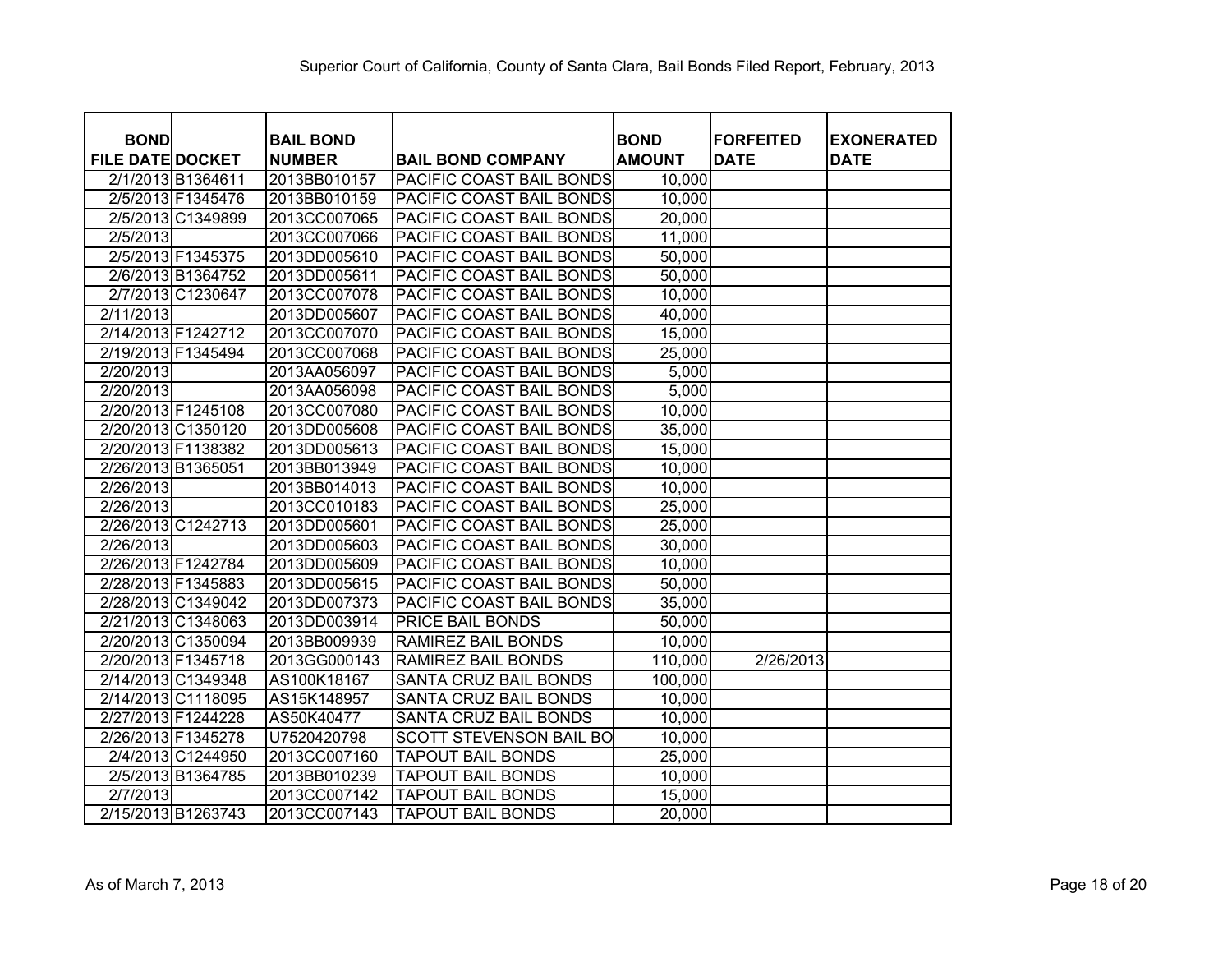| <b>BOND</b>             |                    |                                   |                                |                              | <b>FORFEITED</b> |                                  |
|-------------------------|--------------------|-----------------------------------|--------------------------------|------------------------------|------------------|----------------------------------|
| <b>FILE DATE DOCKET</b> |                    | <b>BAIL BOND</b><br><b>NUMBER</b> | <b>BAIL BOND COMPANY</b>       | <b>BOND</b><br><b>AMOUNT</b> | <b>DATE</b>      | <b>EXONERATED</b><br><b>DATE</b> |
| 2/15/2013 B1364374      |                    | 2013DD005677                      | <b>TAPOUT BAIL BONDS</b>       | 35,000                       |                  |                                  |
| 2/26/2013 C1246658      |                    | 2013BB010242                      | <b>TAPOUT BAIL BONDS</b>       | 7,000                        |                  |                                  |
| 2/27/2013 B1264082      |                    | 2013BB010238                      | <b>TAPOUT BAIL BONDS</b>       | 10,000                       |                  |                                  |
| 2/26/2013 B1364294      |                    | IS15K256339                       | <b>TEDD WALLACE BAIL BONDS</b> | 5,000                        |                  |                                  |
| 2/13/2013               |                    | AS30K66087                        | <b>THANG VO BAIL BONDS</b>     | 25,000                       |                  |                                  |
| 2/20/2013               |                    | AS15K149131                       | <b>THANG VO BAIL BONDS</b>     | 5,000                        |                  |                                  |
|                         | 2/7/2013 C1243062  | LX25010024195                     | <b>VERONICA MELERO BAIL BO</b> | 250,000                      |                  |                                  |
|                         | 2/13/2013 C1225449 | LX1510016666                      | <b>VERONICA MELERO BAIL BO</b> | 10,000                       |                  |                                  |
| 2/13/2013               |                    | LX3010024761                      | <b>VERONICA MELERO BAIL BO</b> | 25,000                       |                  |                                  |
| 2/14/2013               |                    | LX5010016673                      | <b>VERONICA MELERO BAIL BO</b> | 50,000                       |                  |                                  |
|                         | 2/1/2013 F1345549  | A302133516                        | <b>VU BAIL BONDS</b>           | 25,000                       |                  |                                  |
|                         | 2/5/2013 B1364700  | A302133506                        | <b>VU BAIL BONDS</b>           | 20,000                       |                  |                                  |
|                         | 2/5/2013 C1348780  | A302133517                        | <b>VU BAIL BONDS</b>           | 25,000                       | 2/14/2013        |                                  |
|                         | 2/6/2013 B1264057  | A152188053                        | <b>VU BAIL BONDS</b>           | 10,000                       |                  |                                  |
|                         | 2/7/2013 F1242991  | A152188056                        | <b>VU BAIL BONDS</b>           | 10,000                       |                  |                                  |
|                         | 2/7/2013 C1247444  | A72267468                         | <b>VU BAIL BONDS</b>           | 5,000                        |                  |                                  |
| 2/7/2013                |                    | AT52188068                        | <b>VU BAIL BONDS</b>           | 10,000                       |                  |                                  |
|                         | 2/7/2013 C1235455  | AT52188071                        | VU BAIL BONDS                  | 5,000                        |                  |                                  |
|                         | 2/7/2013 C1348258  | AT52188072                        | VU BAIL BONDS                  | 500                          |                  |                                  |
|                         | 2/8/2013 C1092186  | AUL2087413                        | VU BAIL BONDS                  | 50,000                       |                  |                                  |
| 2/11/2013               |                    | A152188045                        | <b>VU BAIL BONDS</b>           | 10,000                       |                  |                                  |
| 2/11/2013               |                    | A302132902                        | <b>VU BAIL BONDS</b>           | 10,000                       |                  |                                  |
| 2/11/2013 C1246943      |                    | A302133505                        | <b>VU BAIL BONDS</b>           | 5,000                        |                  |                                  |
| 2/11/2013 C1349520      |                    | A302133507                        | <b>VU BAIL BONDS</b>           | 12,000                       |                  |                                  |
| 2/11/2013               |                    | A302133511                        | <b>VU BAIL BONDS</b>           | 11,000                       |                  |                                  |
| 2/13/2013 C1347923      |                    | A302133502                        | <b>VU BAIL BONDS</b>           | 5,000                        |                  |                                  |
| 2/14/2013 C1245502      |                    | AUL2088088                        | <b>VU BAIL BONDS</b>           | 50,000                       |                  |                                  |
| 2/19/2013               |                    | A152188044                        | <b>VU BAIL BONDS</b>           | 11,000                       |                  |                                  |
| 2/19/2013 C1239783      |                    | A302133504                        | <b>VU BAIL BONDS</b>           | 500                          |                  |                                  |
| 2/19/2013               |                    | A72267481                         | <b>VU BAIL BONDS</b>           | 7,000                        |                  |                                  |
| 2/19/2013 C1101938      |                    | A72267483                         | <b>VU BAIL BONDS</b>           | 5,000                        |                  |                                  |
| 2/19/2013               |                    | AUL2087418                        | <b>VU BAIL BONDS</b>           | 40,000                       |                  |                                  |
| 2/20/2013               |                    | A152188050                        | <b>VU BAIL BONDS</b>           | 10,000                       |                  |                                  |
| 2/20/2013 B1261515      |                    | A302133509                        | <b>VU BAIL BONDS</b>           | 5,000                        |                  |                                  |